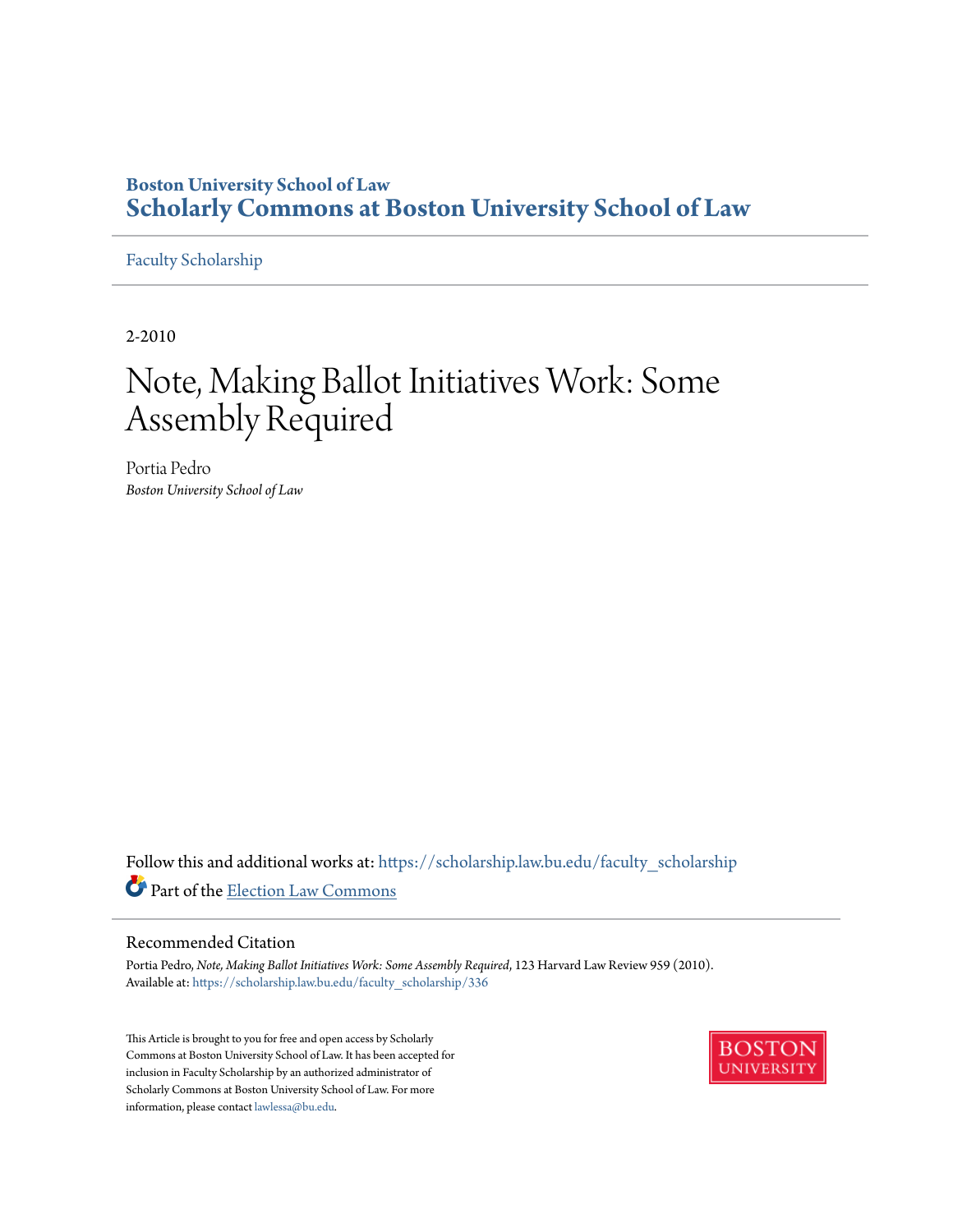# **MAKING BALLOT INITIATIVES WORK: SOME ASSEMBLY REQUIRED**

#### $\mathbb{R}^n \times \mathbb{R}^n$ Portia Pedro

For over one hundred years, the ballot initiative or proposition<sup>1</sup> has been touted as a solution to some of the problems in the representative system of democracy in the United States.<sup>2</sup> Depending on a state's ballot initiative system, this mechanism enables citizens to make laws, to create or eliminate rights, or to amend the state's constitution through a popular vote. Popular initiatives were initially intended to allow ordinary citizens to intervene in the democratic process when their representative officials were not carrying out their wishes.<sup>3</sup> These proposition processes were supposed to "pour new meaning into the democratic experience" and to create a space for public deliberation.4 Without such an opportunity, voters would be "caught up in a legislative strait jacket"; there could be "an 'informed, civically militant electorate' and 'an aroused popular conscience,'" but the limited opportunities for participation would not allow that electorate to "sear 'the conscience of the people's representatives.'"5

By allowing the universe of eligible voters to cast their ballots directly on a matter, instead of relying on their elected representatives to consider, advocate, and vote on behalf of the voters, the ballot initiative provides a more direct democracy. With initiatives, each person can cast his or her own vote instead of relying on a perhapsunaccountable representative; thus, all eligible voters can participate in decisionmaking instead of only a select few. Furthermore, broader participation serves as a potential check on tyranny.6 Finally, each person's vote is counted equally, so no one has more influence because of status or other factors.

However, even if propositions do assuage some of the problems of representation, a number of representative democracy's deficiencies are, at their core, problems inherent in the electoral system. These de-

 $\frac{1}{2}$  The terms "ballot initiative" and "ballot proposition" are used interchangeably throughout this Note to signify systems by which an individual or group of people who are not necessarily elected officials can draft language and put it to a popular vote. These terms are distinct from a state referendum, a process through which a state legislature may choose to put a measure on a ballot for a popular vote. For a further description of mechanisms of direct democracy in the United States, see generally Marvin Krislov & Daniel M. Katz, *Taking State Constitutions Seriously*, 17 CORNELL J.L. & PUB. POL'Y 295 (2008).<br>
<sup>2</sup> See BRUCE ACKERMAN & JAMES S. FISHKIN, DELIBERATION DAY 160–61 (2004).<br>
<sup>3</sup> Id. at 161.<br>
<sup>4</sup> Id. at 163.<br>
<sup>5</sup> Baker v. Carr, 369 U.S. 186, 259 (1962) (Clark, J., con

<sup>6</sup> *See* THE FEDERALIST NO. 10, at 78 (James Madison) (Clinton Rossiter ed., 1999) ("[T]he smaller the number of individuals composing a majority, and the smaller the compass within which they are placed, the more easily will they concert and execute their plans of oppression.").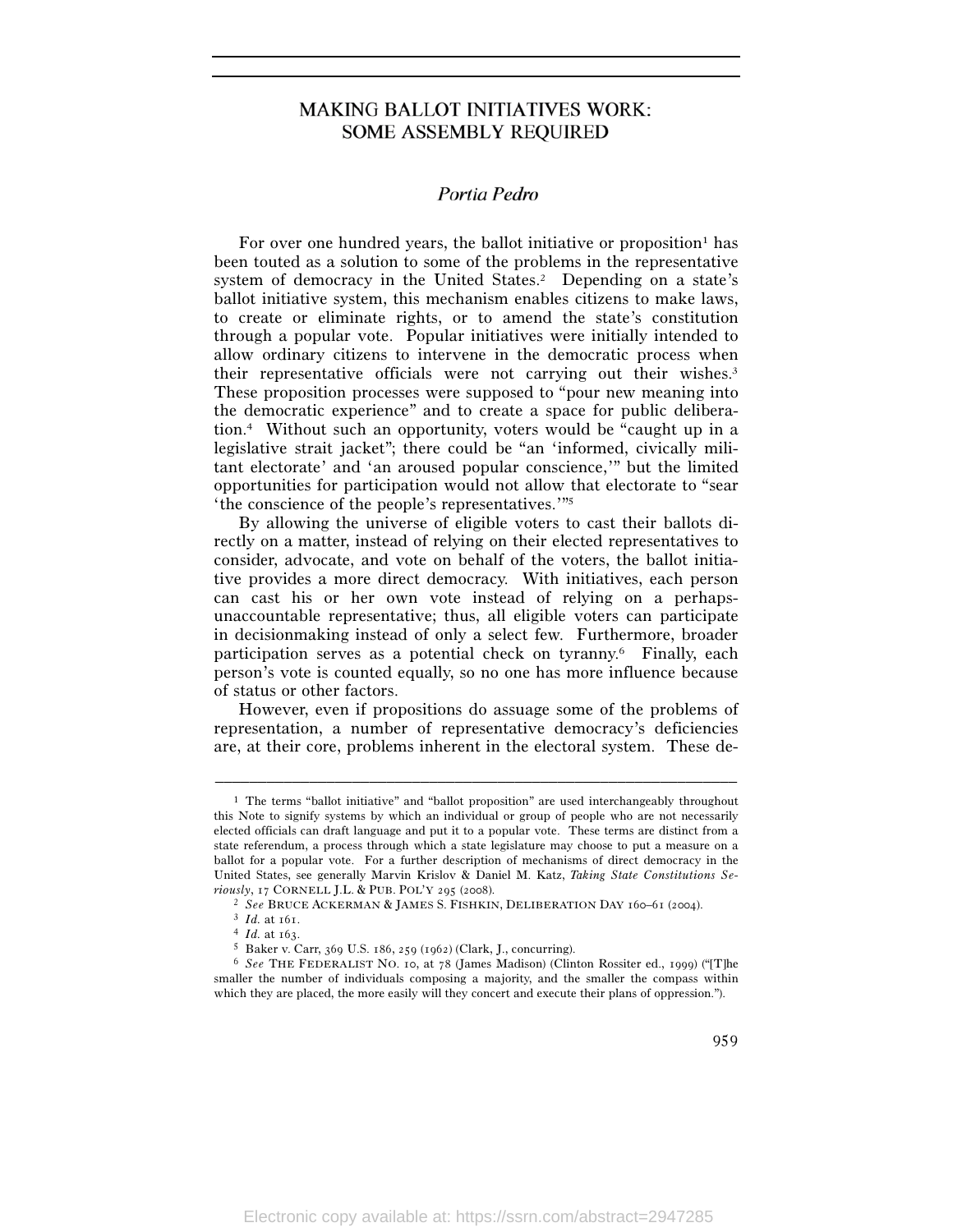ficiencies therefore also plague ballot initiatives and might in fact be compounded by initiatives.7 Decreasing the distance between individuals and a decision by allowing the individuals to vote directly does not ensure that there will be meaningful deliberation. Nor does it ensure that good public policy is likely to result from the decision, that those drafting, or voting on, the proposition have the necessary skills and information to be competent in those respective tasks, or that key segments of the population participate in the decision. Because ballot initiatives, like elections, are an aggregative voting mechanism, ballot initiatives are in this respect "more machinery of the same kind as that which already exists."<sup>8</sup> It is counterproductive to attempt to fix the problems inherent in a majority-rule voting system by stressing voting systems and elections even more. Addressing these problems likely requires not that we increase the number of elections, but instead "that we stress elections less and supplement them with other forms of citizen interaction."9

This Note discusses the feasibility of using citizens' assemblies to improve the ballot initiative process. Affirmative action ballot initiatives can serve as a good model for discussing the feasibility of this new approach to propositions,10 in part because the deficiencies of ballot initiatives have been particularly notable in the area of affirmative action. For more than a decade, groups in the affirmative action de-

<sup>&</sup>lt;sup>7</sup> With the increasing use of ballot initiatives, there has been much controversy over topics such as the limits — both substantive and procedural — that legislatures can or should impose on the ballot initiative process, *see, e.g.*, John Gildersleeve, Note, *Editing Direct Democracy: Does Limiting the Subject Matter of Ballot Initiatives Offend the First Amendment?*, 107 COLUM. L. REV. 1437 (2007), judicial review and deference regarding ballot initiative outcomes, *see, e.g.*, Julian N. Eule, *Judicial Review of Direct Democracy*, 99 YALE L.J. 1503, 1545 (1990); Mihui Pak, *The Counter-Majoritarian Difficulty in Focus: Judicial Review of Initiatives*, 32 COLUM. J.L. & SOC. PROBS. 237, 253 (1999); Lori J. Rankin, Comment, *Ballot Initiatives and Gay Rights: Equal Protection Challenges to the Right's Campaign Against Lesbians and Gay Men*, 62 U. CIN. L. REV. 1055, 1079 (1994), and what types of groups benefit from or are disadvantaged by the availability of the mechanisms, *see, e.g.*, Derrick A. Bell, Jr., *The Referendum: Democracy's Barrier to Racial Equality*, 54 WASH. L. REV. 1 (1978); *see also* JOHN G. MATSUSAKA, FOR THE MANY OR THE FEW: THE INITIATIVE, PUBLIC POLICY, AND AMERICAN DEMOCRACY (2004). Scholars have proposed a number of different challenges to ballot initiatives. These challenges range from calling for restrictions on, or modifications to, the initiative process or its substance, to calling for the elimination of ballot initiatives altogether. *See, e.g.*, Justin Henderson, Comment, *The Tyranny of the Minority: Is It Time To Jettison Ballot Initiatives in Arizona?*, 39 ARIZ. ST. L.J. 963 (2007).<br><sup>8</sup> JOHN DEWEY, THE PUBLIC AND ITS PROBLEMS 144 (Swallow Press & Ohio Univ. Press

<sup>1991) (1927).&</sup>lt;br><sup>9</sup> Jane Mansbridge, Adams Professor, Harvard Kennedy Sch., Keynote Address Before the

Austrian Political Science Association: The Fallacy of Tightening the Reins 4 (Dec. 10, 2004) (transcript available at http://psweb.sbs.ohio-state.edu/intranet/poltheory/mansbridge.pdf). 10 This Note will not substantively address how race should factor into higher education ad-

missions, but will instead explore an alternative form of democratic decisionmaking that might prove beneficial in the context of higher education admissions policies.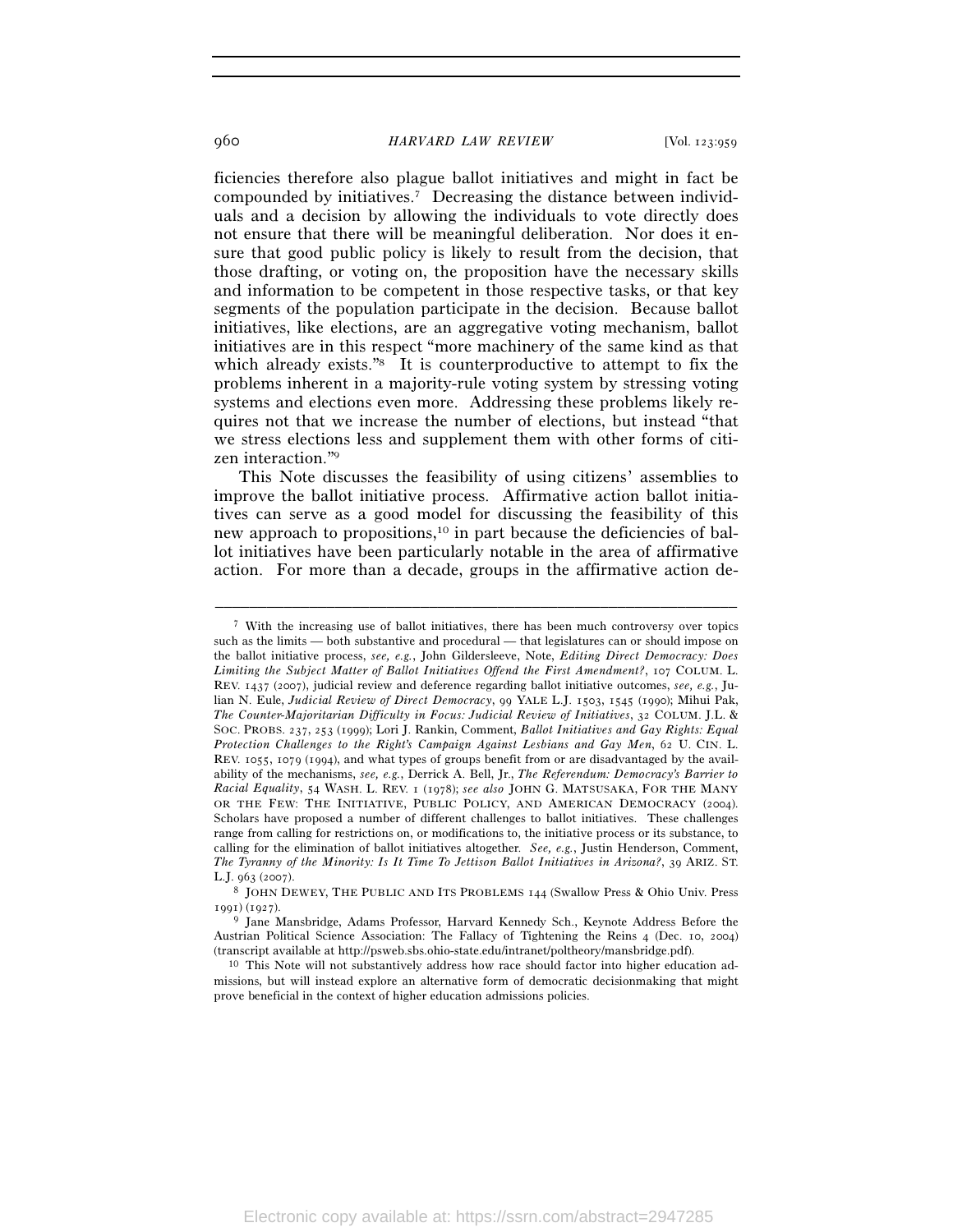bate have been reinforcing the significance of elections by developing and refining electoral mobilization and litigation strategies to fight or promote propositions or initiatives that ban affirmative action. However, those organizations may better serve their goals not by focusing on improving their electoral or litigation campaigns, but rather by working toward a long-lasting solution based on informed and meaningful discussions among stakeholders and members of the public. Building some type of a deliberative community provides a possible route to developing such a solution. This type of community would enhance the deliberative ideals of face-to-face discussion, good public policy development, decisionmaking competence, and critical mass, making it a good candidate to supplement the ballot initiative process. By establishing a deliberative community before a proposition vote, a broader segment of the population would be informed about the issue, would have discussions with others on the issue, and would come up with more comprehensive solutions regarding important social concerns.

In an attempt to enhance the democratic and deliberative capacities of the ballot initiative, Part I outlines a proposal for establishing citizens' assemblies to develop and promote certain ballot initiatives. Part II utilizes core democratic and deliberative ideals to compare ballot initiatives with the citizens' assembly proposal. Much like the traditional representative electoral process, ballot initiatives tend to have significant shortcomings when evaluated on the basis of deliberative principles. Building on deliberative ideals through a citizens' assembly helps to turn society into a learning community, which better prepares people to participate in a ballot initiative's voting community. Part II also addresses why referenda are not a good substitute for citizens' assemblies as a supplement to ballot initiatives. Using affirmative action as an example, Part III discusses more specifically how such a citizens' assembly might be adopted and implemented prior to a ballot initiative. Beyond being superior to initiatives in the achievement of democratic and deliberative ideals, citizens' assemblies may achieve improved results for some controversial and technical issues.

# I. CITIZENS' ASSEMBLIES: AN ALTERNATIVE APPROACH TO BALLOT INITIATIVES

Ballot initiatives were intended as an alternative to the flawed representative, legislative system because such a system does not always give citizens sufficient control over their elected officials. However, the best way to solve this problem is to supplement the electoral system with other forms of citizen interaction that do not share the prob-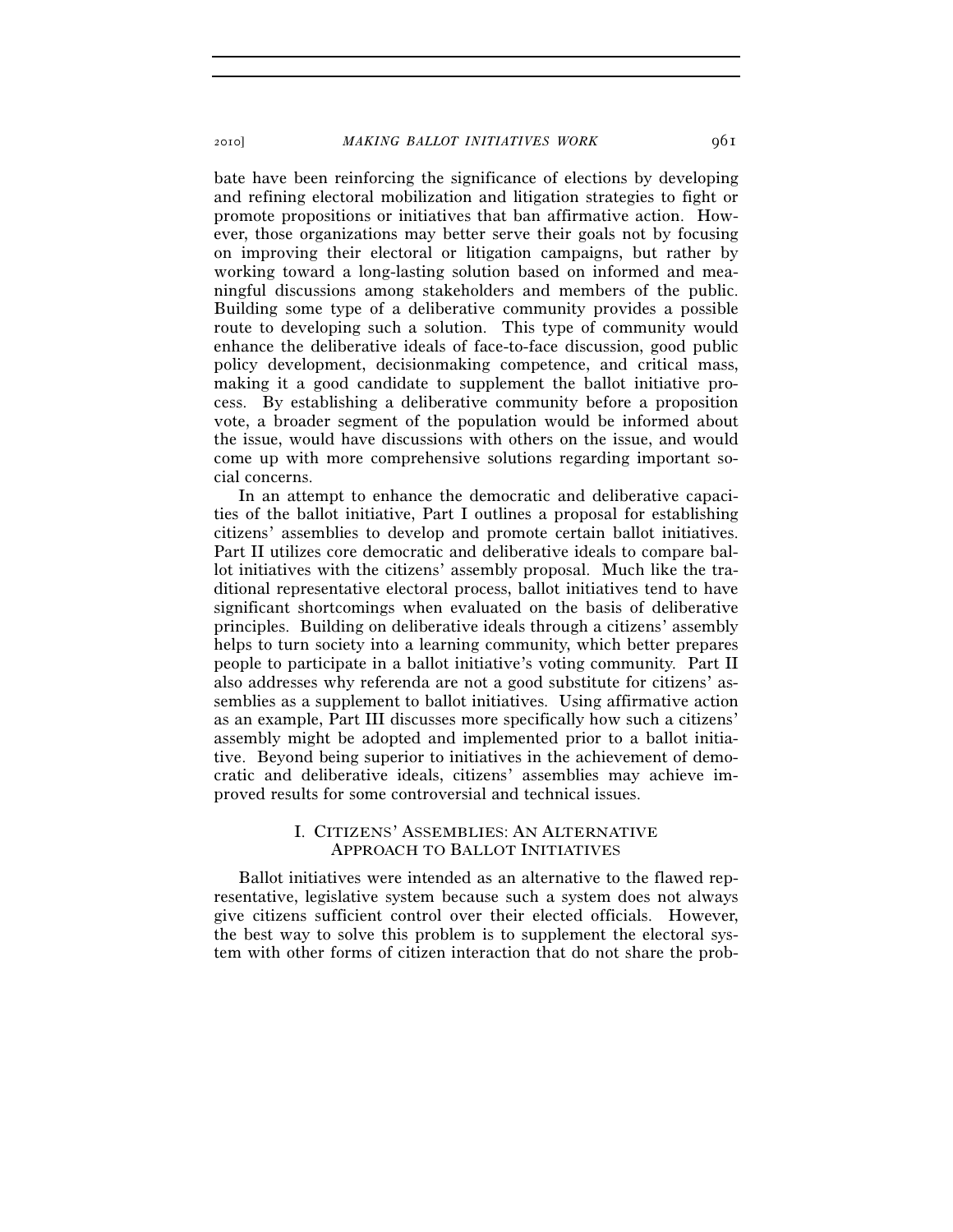lems inherent in aggregative voting.<sup>11</sup> Groups should preempt the initiative process by creating more inclusive and more educated deliberative bodies in anticipation of ballot initiatives. Even if implementing the proposed mechanism is not presently feasible in a particular state or for a particular issue, encouraging more deliberation than is encouraged in the current ballot initiative system would be a significant step in the right direction.

### *A. The British Columbia Citizens' Assembly*

This Note proposes that groups work with stakeholders and legislators to convene a citizens' assembly largely modeled on the British Columbia Citizens' Assembly (BCCA) and, in turn, that the assembly develop language for some ballot initiatives.12 In response to a glaring disparity between the percentage of votes political parties garnered in the 1996 B.C. elections and the number of legislative seats the respective parties won,<sup>13</sup> B.C. Premier Gordon Campbell supported creating a citizens' assembly on electoral reform.14 To create the assembly, the B.C. government appointed an expert on Canadian governance to draft a report on convening such a group, and the B.C. Legislature unanimously approved the plan to convene the BCCA on Electoral Reform.15 The BCCA's mandate was to "assess models for electing members of the [B.C.] Legislative Assembly and issue a report recommending whether the current model for these elections should be retained or another model should be adopted."16 The plan stated that

<sup>11</sup> *See* Mansbridge, *supra* note 9, at 12–16 (discussing various methods to increase representatives' public interest motivation and responsiveness to public concerns, none of which involve the electoral system). 12 For a description of the British Columbia Citizens' Assembly, see Lani Guinier, *Beyond* 

*Electocracy: Rethinking the Political Representative as Powerful Stranger*, 71 MOD. L. REV. 1,  $26-29$  (2008).<br><sup>13</sup> In the 1996 B.C. elections, the New Democratic Party won the majority of seats despite

winning a lower percentage of the vote (39%) than the British Columbia Liberal Party (42%). R.S. Ratner, *British Columbia's Citizens' Assembly: The Learning Phase*, CANADIAN PARLIA-MENTARY REV., Summer 2004, at 20, 20; *see also* Amy Lang, *But Is It for Real? The British Columbia Citizens' Assembly as a Model of State-Sponsored Citizen Empowerment*, 35 POL. & SOC'Y 35, 38 (2007). The ratio of seats won to percentage of votes won was still distorted in the 2001 election: the Liberal party won seventy-seven of the seventy-nine seats with only approximately 57% of the votes. Ratner, *supra*, at 20; *see also* Lang, *supra*, at 38. 14 R. Kenneth Carty, *The Shifting Place of Political Parties in Canadian Public Life*, IRPP

CHOICES, June 2006, at 3, 3. Premier Campbell had promised to institute such an entity after his previous electoral defeat. Henry Milner, *Electoral Reform and Deliberative Democracy in British* 

<sup>&</sup>lt;sup>15</sup> The legislature adopted the plan after making a few modifications to the report's proposal. Ratner, *supra* note 13, at 20–21. The expert who drafted the report was former politician Gordon Gibson. Keith Archer, *Redefining Electoral Democracy in Canada*, 3 ELECTION L.J. 545, 556 (2004). <sup>16</sup> Ratner, *supra* note 13, at 21 (internal quotation marks omitted).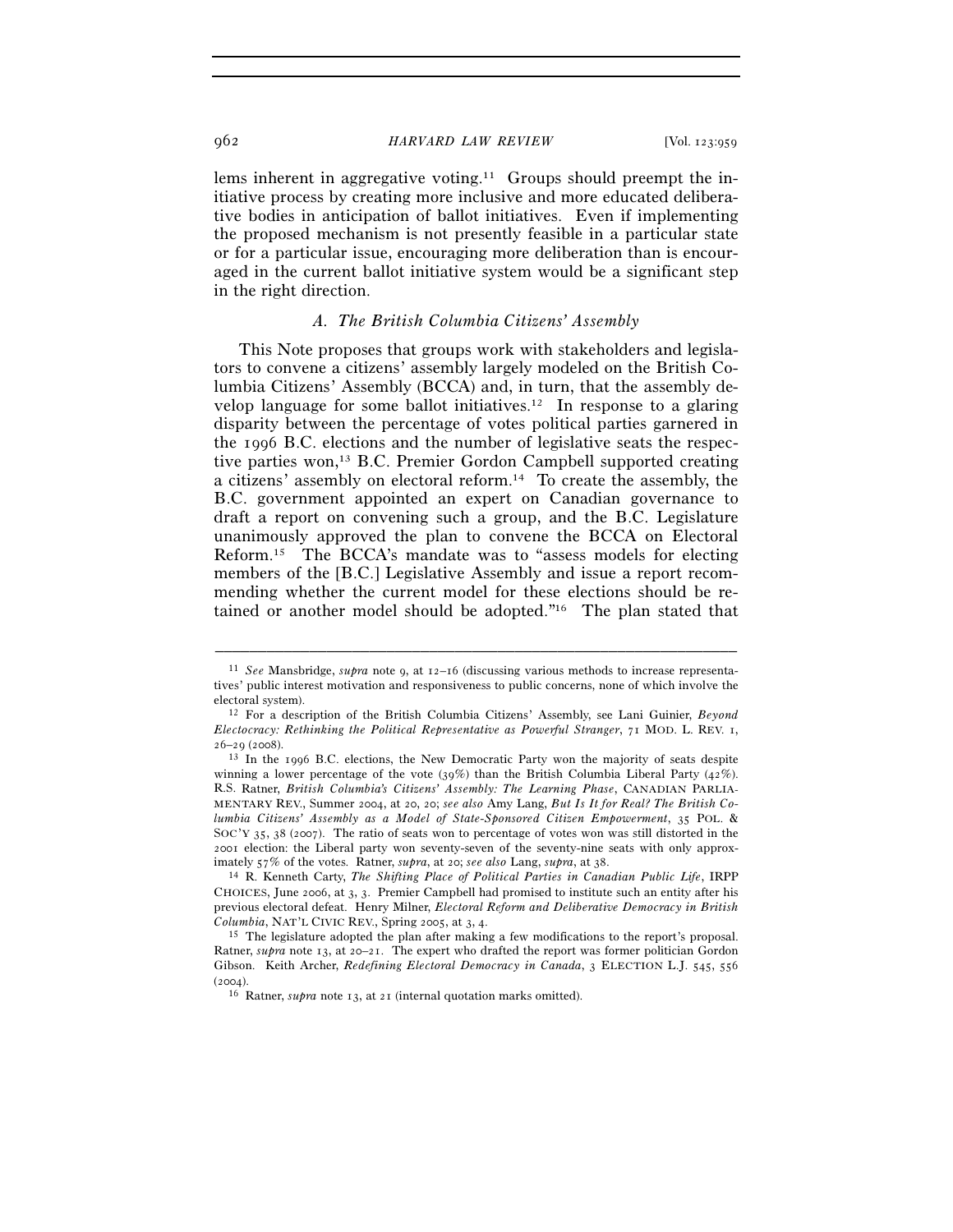any resulting BCCA electoral reform proposal would be subjected to a popular vote.17 To pass, the referendum would need to win a double supermajority of votes: at least 60% of all voters and a simple majority of voters in 60% of the province's seventy-nine districts.18

When establishing the BCCA, Elections  $BC - a$  nonpartisan, independent office of the Legislature that is responsible for administering B.C. elections — randomly selected people from the voters list, sent over twenty thousand letters to solicit volunteers, and held meetings to inform potential members of the assembly's duties.19 Prior to sending out solicitation letters, Elections BC took steps to ensure age and gender diversity.20 To attract volunteers and to ensure that no additional hardship was placed on low-income assembly members, BCCA members received a stipend in addition to reimbursements for the costs of travel to and from meetings, childcare during meetings, and room and board during meetings.<sup>21</sup> From the resulting volunteers, Elections BC randomly selected one man and one woman, both nonofficeholders, from each of British Columbia's electoral districts.22 The random process did not select any First Nations (native Canadian) people as BCCA members, but Elections BC added two First Nations people to the assembly before it was convened.23 Overall, racial and ethnic minorities, which comprise  $22\%$  of the general B.C. population, comprised  $11\%$  of the BCCA.<sup>24</sup>

The BCCA's process included a learning phase, a public hearings phase, and a deliberation phase.25 During the learning phase, BCCA members received reading materials from, and attended presentations by, experts on electoral systems in order to build a knowledge base among assembly members.26 Besides ensuring that each of the assembly members was informed and became knowledgeable enough to engage in deliberations and brainstorm about proposals, the learning phase put participants in a position to take the lead in the rest of the process. Members also participated in group discussions and "devel-

<sup>17</sup> Archer, *supra* note 15, at 556. 18 *Id.*

<sup>19</sup> B.C. CITIZENS' ASSEMBLY ON ELECTORAL REFORM, MAKING EVERY VOTE COUNT 10 (2004) [hereinafter BCCA FINAL REPORT].

<sup>20</sup> Ratner, *supra* note 13, at 22. 21 *See id.* at 21–22. These expenditures are likely essential to making the citizens' assembly something in which a substantial number of people want to be involved, as opposed to a system like jury duty, which typically can only operate under a threat of penalty.<br>
<sup>22</sup> BCCA FINAL REPORT, *supra* note 19, at 10; Archer, *supra* note 15, at 556.<br>
<sup>23</sup> BCCA FINAL REPORT, *supra* note 19, at 10.<br>
<sup>24</sup> Lang, *s* 

more educated, or more politically active assembly members do not dominate the process.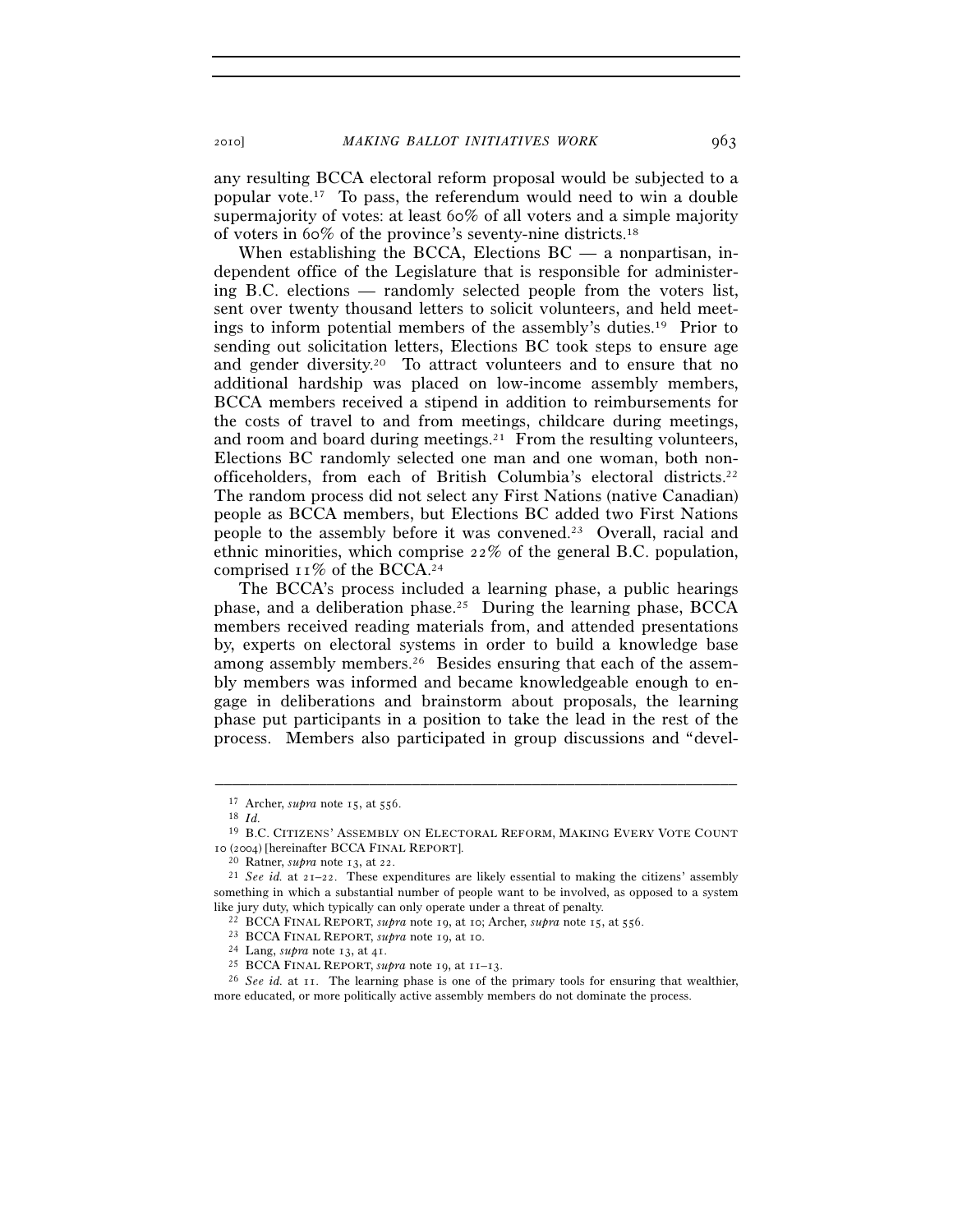op[ed] a set of Shared Values."27 During the public hearings phase, BCCA members traveled to different electoral districts to hold fifty public hearings and to meet with community organizations. Visitors to the BCCA website submitted over 1600 suggestions during this phase.28 In the deliberation phase, small groups prioritized values for selecting an electoral system, and then members designed two detailed electoral reform models during televised plenary sessions that were open to the public.29 BCCA members ultimately selected one model by a vote of 123-31.<sup>30</sup>

Unfortunately, despite the year-long assembly process, there was little public discussion regarding the upcoming BCCA referendum.<sup>31</sup> In May 2005, the BCCA referendum won seventy-seven of seventy-nine districts but narrowly missed the supermajority of votes it needed to pass.32

# *B. Suggested Modifications to Citizens' Assemblies*

While the BCCA provides the necessary groundwork for a citizens' assembly, a series of modifications would likely increase an assembly system's chances of adoption and success elsewhere. For instance, replicating the BCCA in other locations might require a strategy to persuade, or make an end-run around, less supportive elected officials and legislators. New assemblies could also improve upon the inclusion of groups that were underrepresented in the BCCA and could establish a fourth phase to better promote the ballot initiative once the assembly has drafted the language.

Although Premier Campbell was instrumental in establishing the BCCA, it is unlikely that such unique circumstances will regularly arise to prompt a governor and legislature to make a similar commitment to establishing a citizens' assembly. Given that efforts to persuade officials to create a citizens' assembly may encounter a number of the same difficulties as efforts to influence representative officials through traditional means, perhaps interested groups could secure gu-

 $\begin{array}{cc} 27 & Id. \\ 28 & Id. \text{ at } 12. \end{array}$ 

<sup>&</sup>lt;sup>29</sup> *Id.* at 13; Lang, *supra* note 13, at 46; Milner, *supra* note 14, at 6.<br><sup>30</sup> BCCA FINAL REPORT, *supra* note 19, at 13.<br><sup>31</sup> Prior to the referendum vote, approximately half of the electorate had not heard of the model, J.H. Snider, *Solving a Classic Dilemma of Democratic Politics: Who Will Guard the Guardians?*, NAT'L CIVIC REV., Winter 2005, at 22, 25, and one-third had not even heard of the BCCA, Lang, *supra* note 13, at 36. The lack of public awareness is unsurprising given that neither major political party took a position on the model, the assembly's voter education budget was negligible, and the assembly disbanded five months prior to the election. *See* Snider, *supra*,

at 25.  $\frac{32}{32}$  The referendum received 57.4% of the overall vote, instead of the necessary 60%. Snider, *supra* note 31, at 25.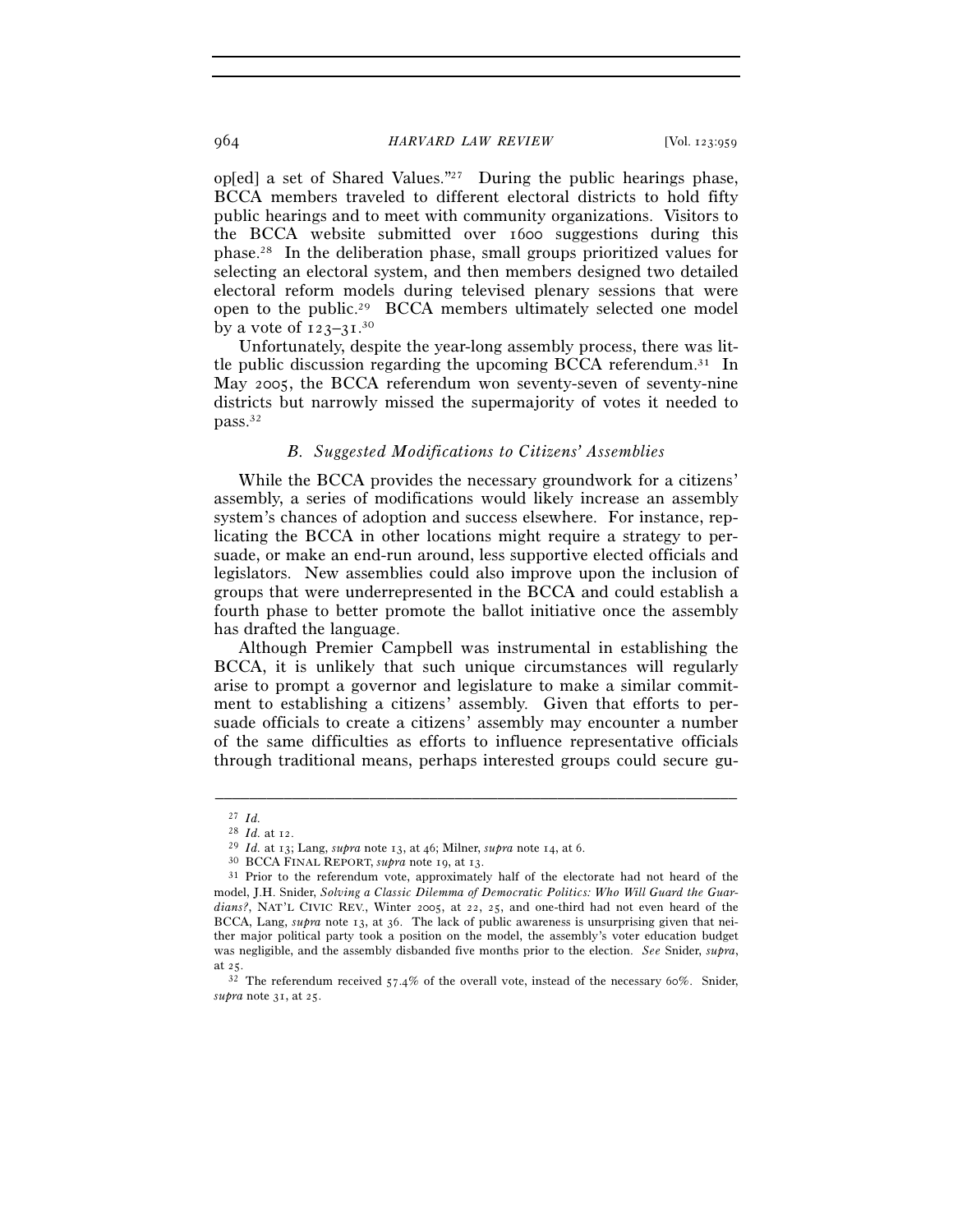2010] *MAKING BALLOT INITIATIVES WORK* 965

bernatorial or legislative approval by scaling back the power of the citizens' assembly.33 If neither gubernatorial nor legislative approval is possible, then interested groups could collaborate to put an initiative creating a citizens' assembly on the ballot or to create an unofficial citizens' assembly without government assistance, which would mean that the assembly would only be developing a proposal for a ballot initiative and would not be guaranteed a spot on the ballot.

While the BCCA did make some attempts at achieving an adequate representation of different groups, the process for selecting assembly members should ensure adequate racial, ethnic, and other types of representation in addition to adequate representation of different genders and ages. A "critical mass"34 of representatives from different groups is required for deliberation to achieve legitimacy.<sup>35</sup> To meet this goal, voter registration lists might be a good source of potential assembly members; furthermore, having a period of targeted voter registration drives prior to assembly selection could make the lists more accurate reflections of the population. Additionally, after random selection from voter lists, a citizens' assembly should have some mechanism to ensure adequate representation of various groups, possibly including different races, religions, and sexual orientations, prior to sending out letters to recruit potential volunteers. Although it would

<sup>&</sup>lt;sup>33</sup> For instance, a governor or state legislature might be more likely to support the citizens' assembly if the resulting initiative were subjected to the same (or stricter) procedural requirements for inclusion on the ballot and for passage as any other ballot initiative would be. Depending on the state constitution, the governor or legislature might not have the power to permit ballot initiative language developed by a citizens' assembly to be included on a ballot or adopted by procedures different from any other ballot initiative. These states could either amend their constitutions to allow for a full citizens' assembly, or they could adopt a citizens' assembly whose power is somewhat more limited than it would be in another state. 34 The scientific realm is the origin of the term "critical mass." Adeno Addis, *The Concept of* 

*Critical Mass in Legal Discourse*, 29 CARDOZO L. REV. 97, 98 (2007). In that area, the term refers to the minimum level of fissionable material required to start and sustain a chain reaction that will lead to a nuclear explosion. *Id.* Critical mass describes three conditions:

<sup>[</sup>T]he existence of a precise minimum level of the required material for a change to take

place; a change that is sudden and transformative; and that the change is not simply a function of a minimum level of the resource but also a function of how elements of that resource interact with one another.

*Id.* at 98–99. The term is commonly used in social and legal arenas, sometimes to refer to "some threshold of participants . . . [that] has to be crossed before a social movement 'explodes' into being." Pamela Oliver, Gerald Marwell & Ruy Teixeira, *A Theory of the Critical Mass* (pt. I), 91 AM. J. SOC. 522, 523 (1985). For more discussion of the concept of critical mass, see *infra* section II.B.4, pp. 972–73. 35 *See* Michael Rabinder James, *Descriptive Representation in the British Columbia Citizens'* 

*Assembly*, *in* DESIGNING DELIBERATIVE DEMOCRACY: THE BRITISH COLUMBIA CITI-ZENS' ASSEMBLY 106, 122 (Mark E. Warren & Hilary Pearse eds., 2008) [hereinafter DESIGN-ING DELIBERATIVE DEMOCRACY]. Achieving legitimacy entails more than just token representation because a high degree of representativeness increases the public perception that a body is fair and legitimate. *Cf.* ETHAN J. LEIB, DELIBERATIVE DEMOCRACY IN AMERICA 109 (2004) (discussing the representativeness of juries).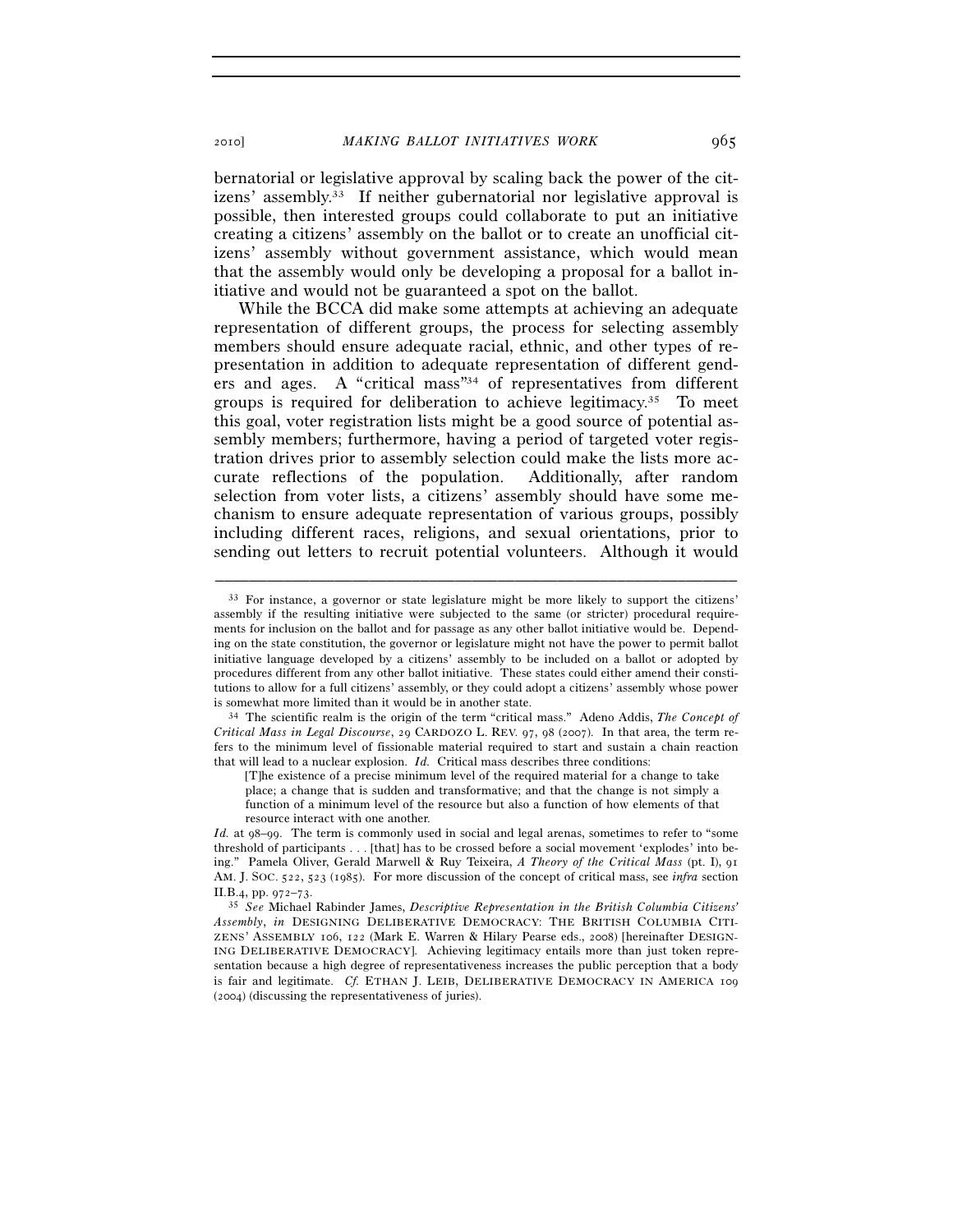be best to have a high level of representation across the board in a number of categories for every assembly, if there are limited time, resources, and volunteers (as there typically are), decisions regarding which groups must be represented and at what levels should be tailored to the issue of that particular assembly. For instance, having adequate representation of lesbian, gay, bisexual, and transgendered groups would likely be more important than that of some other groups for an assembly on same-sex marriage.

In order to avoid results similar to the narrow defeat of the BCCA proposal, a citizens' assembly should have a funded fourth phase: promoting the ballot initiative. This phase should include the components of a more traditional electoral campaign, such as voter registration, education, and mobilization. The assembly plan should earmark funds for informational materials, educational meetings, and door-todoor canvassing. It might seem that there is not a need for public funding in this phase because interest groups will step in to campaign for or against the ballot initiative as they do in the current system. Yet such strong interest group support is unlikely because either the ballot initiative proposed by the assembly will be a different or more moderate initiative than partisan groups would support, or there will be a false sense that an initiative developed in such a legitimate process will win without any campaign.<sup>36</sup> A citizens' assembly with a funded voter-education phase that includes debates and information sessions (and not just mass media soundbites) could help ensure that voters better understand the proposition and do not "vote in ways inconsistent with their preferences on the issue generally."37

# II. EVALUATIONS OF BALLOT INITIATIVES AND CITIZENS' ASSEMBLIES

Citizens' assemblies may seem like an unnecessary supplement to initiatives, but the more deliberative process of assemblies offers improvements on initiatives in terms of both democratic and deliberative goals. If one agrees that citizens' assemblies would at least partially rectify ballot initiatives' inability to fulfill democratic and deliberative ideals, replacing ballot initiatives with state referendum processes, in which the legislature develops language that is put to a popular vote, may seem to render citizens' assemblies unnecessary. It is unlikely,

<sup>–––––––––––––––––––––––––––––––––––––––––––––––––––––––––––––</sup>  <sup>36</sup> When voters are confused or unsure, they tend to support the status quo and would thus be less likely to vote in favor of such a referendum. Snider, *supra* note 31, at 25.

<sup>&</sup>lt;sup>37</sup> LEIB, *supra* note 35, at 16–17 (quoting David B. Magleby, Let the Voters Decide? An As*sessment of the Initiative and Referendum Process*, 66 U. COLO. L. REV. 13, 38 (1995)). There is evidence that most voters "face an informational vacuum," which might lead them to be suspicious of a proposition and confused about what a yes or no vote would mean. *Id.* at 16 (quoting Magleby, *supra*, at 38).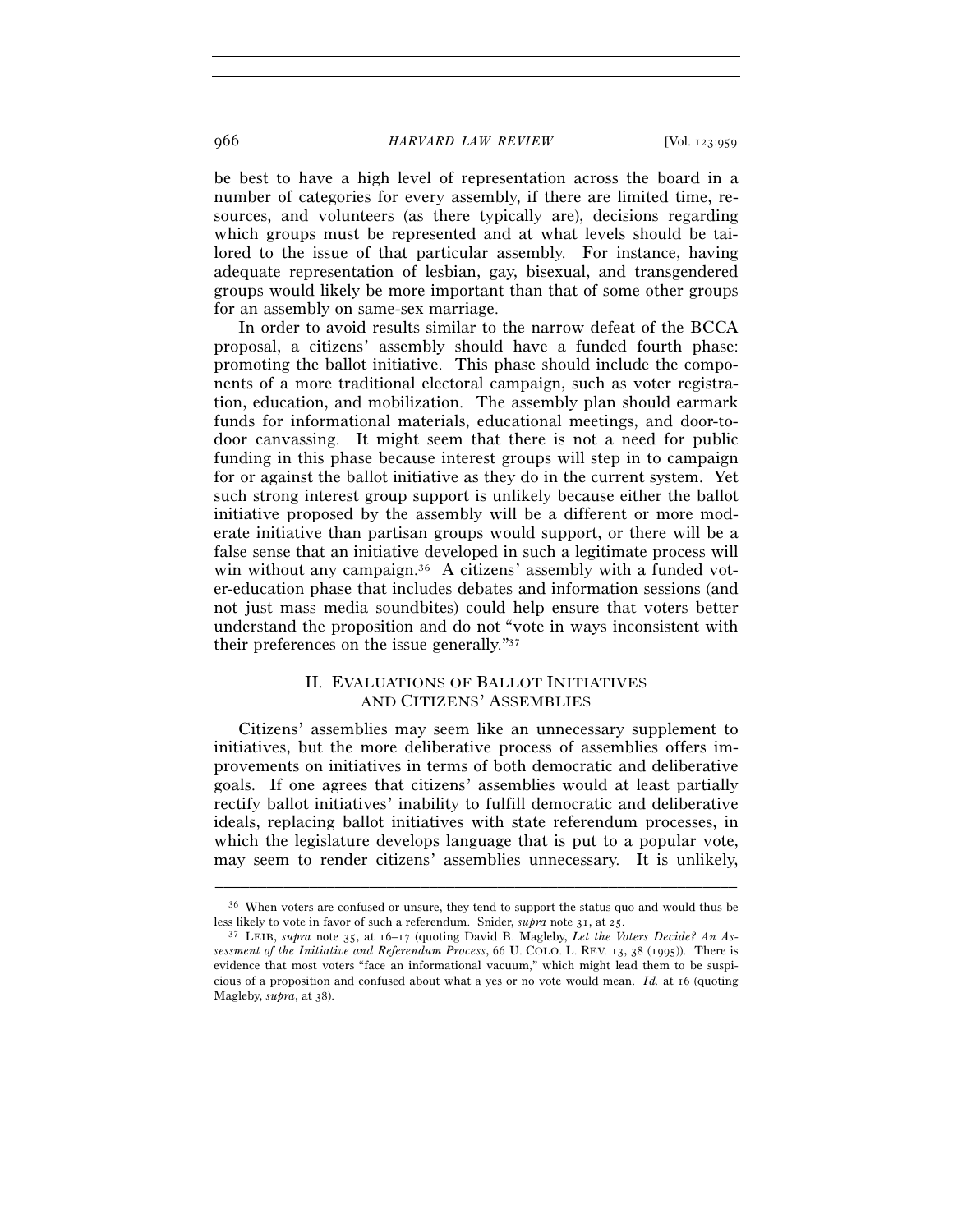however, that states would supplant all ballot initiative processes with referenda. Assuming, arguendo, that this were likely, citizens' assemblies still have some advantages over referenda.

#### *A. Democratic Ideals*

The necessary conditions for an ideal democratic system — which supporters of using ballot initiatives claim to be promoting — include participation, nontyranny, and political equality.38

*1. Participation. —* Significant involvement of the citizenry is one of the primary ideals of a democratic system.39 A lower level of participation in a system results in a weaker mandate for the result of the system's process.<sup>40</sup> Judged under this participation ideal, ballot initiatives would seem to fare about the same as traditional electoral representation. For most propositions, the only structured citizen involvement is the potential of casting a vote on election day. There is little to no involvement before or after that moment of choice. One participatory aspect of ballot initiatives that is not a component of traditional representational politics is that all states require a certain percentage of citizens to sign a petition before a proposition can be put on the ballot.41

Establishing a citizens' assembly before an initiative would significantly increase the involvement of the public in decisionmaking. The assembly members would draft the ballot initiative, the public hearings phase would engage others who were interested, and, of course, voters would still be participating on election day. Implementing a citizens' assembly would increase both the breadth and depth of participation in the decision, making the process substantially better in terms of participation than either traditional electoral representation or a ballot initiative alone.

*2. Nontyranny. —* A democratic process should protect minorities from a tyranny of the majority and minority alike.<sup>42</sup> The process should, whenever possible, avoid "depriving any portion of the citi-

<sup>&</sup>lt;sup>38</sup> Although a number of scholars probably refer to different iterations of these principles, this Note draws upon Professor James Fishkin's descriptions of these ideas. *See* JAMES S. FISHKIN, DEMOCRACY AND DELIBERATION 29–41 (1991); JAMES S. FISHKIN, THE VOICE OF THE

PEOPLE 34 (1995).<br><sup>39</sup> *See* FISHKIN, THE VOICE OF THE PEOPLE, *supra* note 38, at 34.<br><sup>40</sup> *Id.* at 45.<br><sup>41</sup> *See* RICHARD J. ELLIS, DEMOCRATIC DELUSIONS: THE INITIATIVE PROCESS IN AMERICA 45 (2002). The required percentage of signatures varies from  $2\%$  to 15% of the population depending on the state. *Id.* at 46.<br><sup>42</sup> The idea of tyranny discussed in this Note is not limited to minoritarianism, but is ex-

panded to also reference tyranny by a majority. Additionally, the concept of nontyranny discussed here is aimed at reducing tyranny regardless of whether it is imposed on a majority or a minority.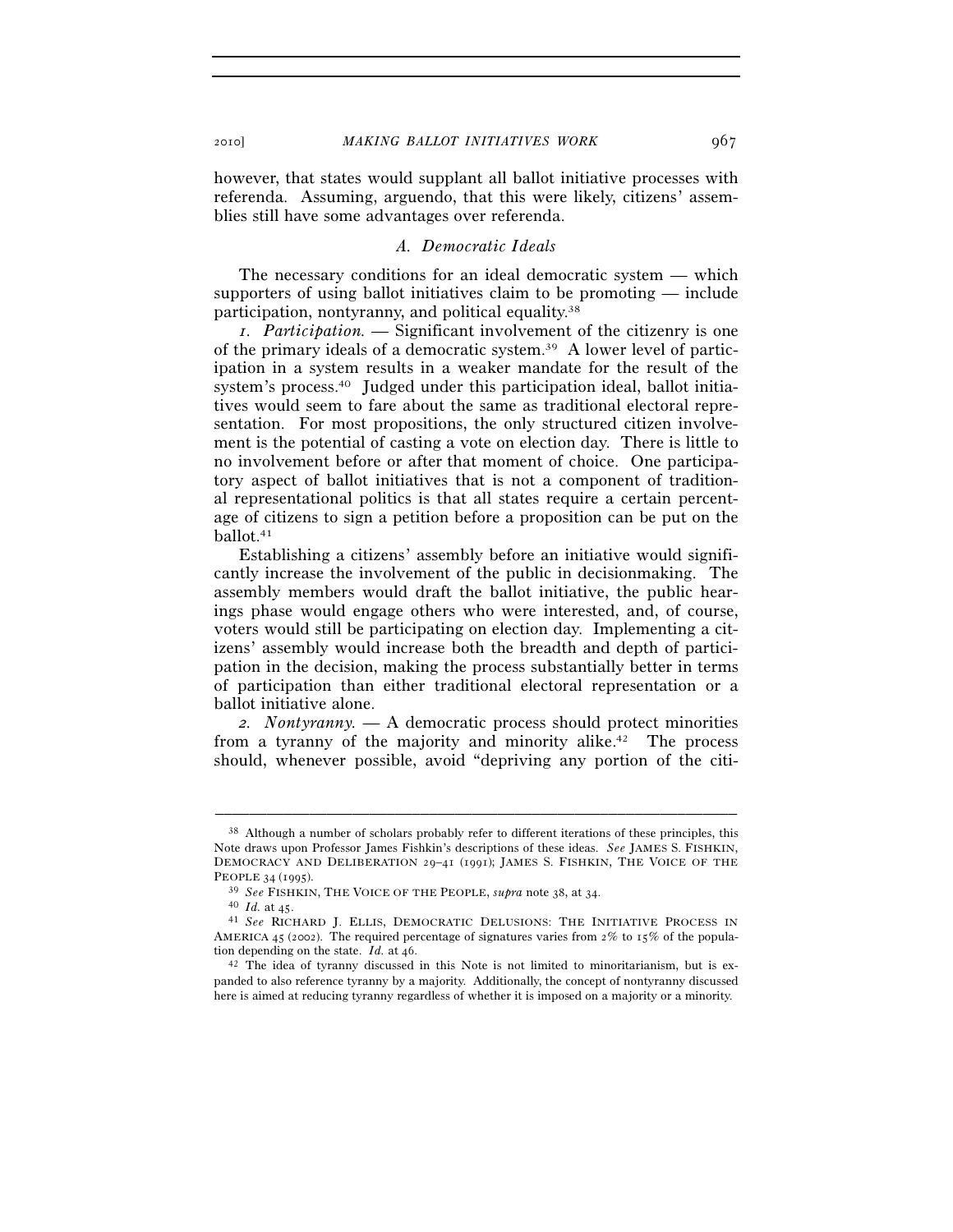zenry of rights or essential interests."<sup>43</sup> The existence of tyranny would call the legitimacy of the democratic process into question and would "invite[] resistance and protest rather than acceptance" of the process's results.44

Ballot initiative processes might provide racial, ethnic, and other minorities with inadequate protection from tyranny.45 A number of scholars claim that propositions negatively affect people of color and other minorities.46 In general, people of color are less likely to be on the winning side of propositions than are white people.47 This phenomenon is particularly true of ballot initiatives on explicitly racial issues, such as affirmative action.48 Because propositions allow local communities to exercise their democratic right to repeal antidiscrimination laws, some commentators argue that minority groups should be entitled to special protection when their interests are threatened by a proposition.49 Unfortunately, courts cannot be relied on to adequately

–––––––––––––––––––––––––––––––––––––––––––––––––––––––––––––

*Where We Are Going*, 22 J. AM. ACAD. MATRIM. LAW. 55 (2009). 46 *See, e.g.*, Bell, *supra* note 7; Elizabeth R. Leong, Note, *Ballot Initiatives & Identifiable Minorities: A Textual Call to Congress*, 28 RUTGERS L.J. 677 (1997). According to Professor Derrick Bell, propositions are dangerous to the interests of people of color: "[T]he more direct democracy becomes, the more threatening it is" to black people. Bell, *supra* note  $7$ , at  $1$ .

<sup>47</sup> See Zoltan L. Hajnal, Elisabeth R. Gerber & Hugh Louch, *Minorities and Direct Legislation: Evidence from California Ballot Proposition Elections*, 64 J. POL. 154, 163 (2002).<br><sup>48</sup> *See id.* at 170 (stating that in every initiative the authors studied in this category, "the ma-

jority of white voters voted for the winning side of the initiative," and "[i]n most cases, the majority of the voters from the three major racial/ethnic minority groups voted for the losing side"). In a political science study of civil rights initiatives, Professor Barbara Gamble showed that of the seventy-four civil rights initiatives voted on by that time, 78% had resulted in "a defeat of minority interests." Barbara S. Gamble, *Putting Civil Rights to a Popular Vote*, 41 AM. J. POL. SCI. 245, 254 (1997). Some may argue that recent events such as the election of President Obama show that people are no longer voting along racial lines. Unfortunately, the 2008 election may not be as good a sign of racial progress as it might first appear. There is still "persistent racial polarization in the Deep South and elsewhere," Peter Wallsten & David G. Savage, *Obama Win Used Against Rights Laws*, CHI. TRIB., Mar. 15, 2009, at 5, and significant differences continue to exist between whites and people of color in voting patterns. Stephen Ansolabehere, Nathaniel Persily & Charles Stewart III, *Race, Religion, and Vote Choice in the 2008 Election: Implications for the Future of the Voting Rights Act*, 123 HARV. L. REV. (forthcoming Apr. 2010). In some states, President Obama won only one-tenth of the white vote — less than Senator John Kerry, the unsuccessful,

white, Democratic nominee in 2004. Wallsten & Savage, *supra*, at 5.<br><sup>49</sup> *See, e.g.*, Bell, *supra* note 7; Leong, *supra* note 46 (arguing that Congress should protect identifiable minority groups from racially motivated ballot initiatives). This concern is especially relevant in the area of affirmative action and racial protections because some argue that President Obama's election "proves that some of the most protective civil rights laws can now be erased."

<sup>43</sup> FISHKIN, THE VOICE OF THE PEOPLE, *supra* note 38, at 34. 44 *Id.* at 50. 45 *See, e.g.*, Zulmara Cline, Juan Necochea & Francisco Rios, *The Tyranny of Democracy: Deconstructing the Passage of Racist Propositions*, 3 J. LATINOS & EDUC. 67 (2004) (presenting a case study on California's Proposition 227, which limited bilingual education). In addition to bans on affirmative action, the ballot initiative process has been used to implement bans on samesex marriage. Jennifer L. Levi, *Marriage Equality for Same-Sex Couples: Where We Are and*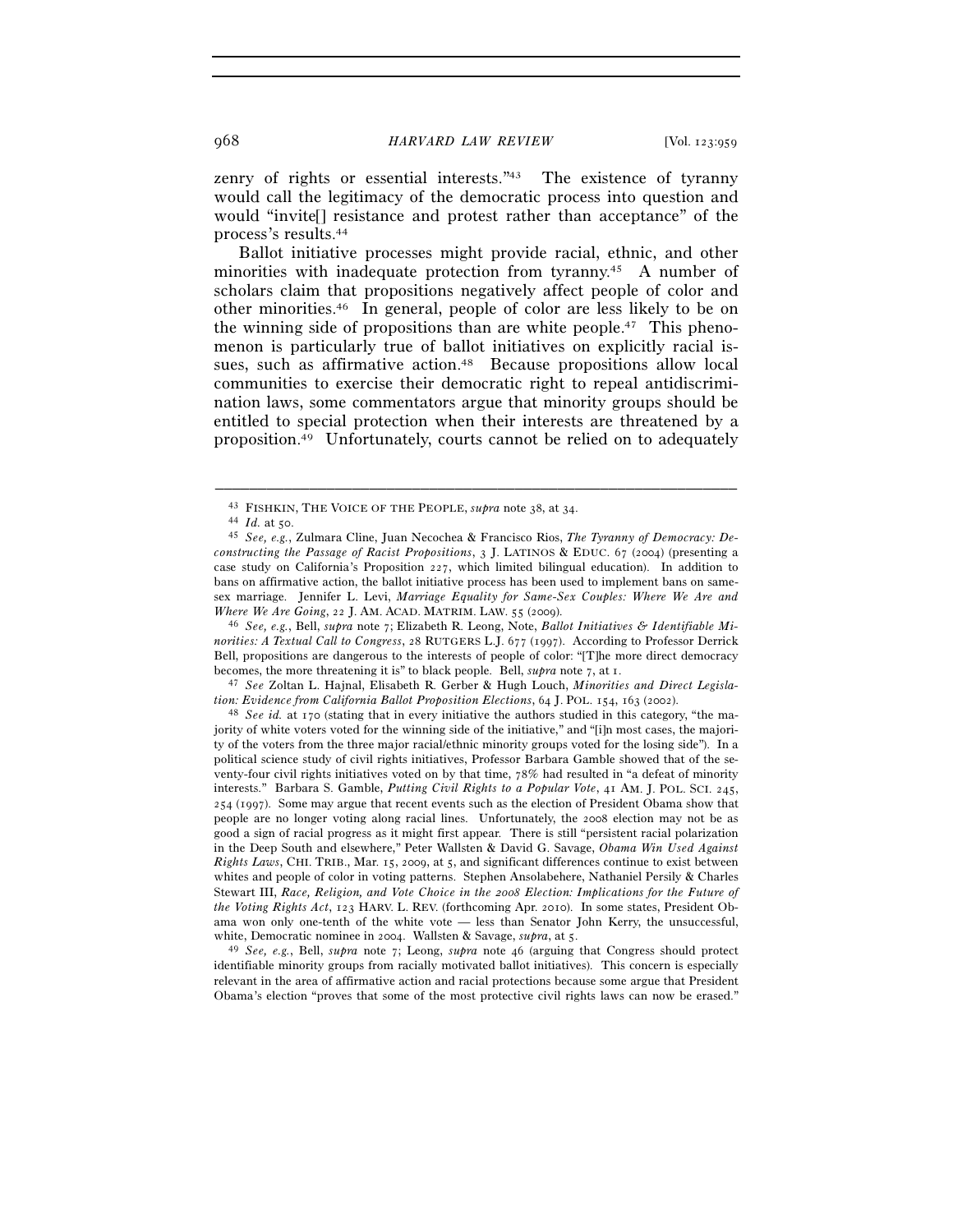"limit[] the ability of majority voters to disregard minority concerns," perhaps because it is not always within courts' power to do so.50

A citizen's assembly and the attendees at public hearings would also serve as a check on majority rule through ballot initiatives, helping to ensure that the process and the result did not imperil the rights of minorities. Instead of one interest group drafting a ballot initiative that serves its own needs, perhaps to the detriment of other groups, a broader group of people would be working together to reach a solution that best meets the needs of various groups.<sup>51</sup>

*3. Political Equality. —* That "citizens' preferences count equally" is another key principle of a democratic system.<sup>52</sup> In U.S. jurisprudence, this ideal is supposed to be embodied by the "one-personone-vote" concept.53 While voting equality is important, it is but one of many components needed for political equality.54 Even if the political process is designed to give each person's preferences equal weight

terests of a minority. For example, an assembly on an issue such as same-sex marriage, for which people's opinions are largely influenced by religious beliefs, might still draft language limiting the rights of a minority. 52 FISHKIN, THE VOICE OF THE PEOPLE, *supra* note 38, at 34; *see also* Patricia Gurin, *Se-*

*lections from* The Compelling Need for Diversity in Higher Education*, Expert Reports in Defense of the University of Michigan*, EQUITY & EXCELLENCE IN EDUC., September 1999, at 36, 40 (1999) (noting that "equality among peers" is one of the "dimensions of develop[ing] the capacity for democracy"). A more rigorous definition of political equality is that "every voter has an equal probability of being the decisive voter." FISHKIN, DEMOCRACY AND DELIBERATION, *supra*

<sup>–––––––––––––––––––––––––––––––––––––––––––––––––––––––––––––</sup>  Wallsten & Savage, *supra* note 48. To some, "Obama's election heralds the emergence of a colorblind society in which special legal safeguards for minorities are no longer required." *Id.*

<sup>50</sup> Priscilla F. Gunn, *Initiatives and Referendums: Direct Democracy and Minority Interests*, 22 URB. L. ANN. 135, 158 (1981)*.* Most ballot initiative systems place the responsibility for checking the majority will on the courts alone — "the least accountable branch," and perhaps the branch most poorly suited to the task of "the more subtle screening and filtering of popular interests and passions that take place in the normal legislative process." ELLIS, *supra* note 41, at 176. Generally, state courts can strike down statutory initiatives on procedural grounds or on state and federal constitutional grounds. However, for an initiative that changes the state constitution, courts typically only strike down the initiative on procedural or federal constitutional grounds because one state constitutional provision is not sufficient to render another unconstitutional. 51 This proposal is not meant to suggest that an assembly will always protect the rights or in-

note 38, at 31.<br><sup>53</sup> This principle was announced in *Reynolds v. Sims*, 377 U.S. 533 (1964).<br><sup>54</sup> As Professor Lani Guinier has pointed out, "one person, one vote" means very little for political equality when the people counted for redistricting are not necessarily even of voting age or eligible to vote and when the preferences of a number of voters are disregarded by the outcome in a winner-take-all electoral system. *See* LANI GUINIER & GERALD TORRES, THE MINER'S CANARY: ENLISTING RACE, RESISTING POWER, TRANSFORMING DEMOCRACY 179–82 (2002); Guinier,  $\textit{supra}$  note 12, at 11 n.46. The ideal of political equality may be met by a measure as minimal as only allowing one vote per person instead of allowing for the "plural voting" that John Stuart Mill proposed. FISHKIN, THE VOICE OF THE PEOPLE, *supra* note 38, at 35 (internal quotation marks omitted). In Mill's plural voting, certain people would have multiple votes to cast, perhaps because they have a higher level of education or some such factor, while others would have fewer votes or maybe just one vote to cast. *See id.*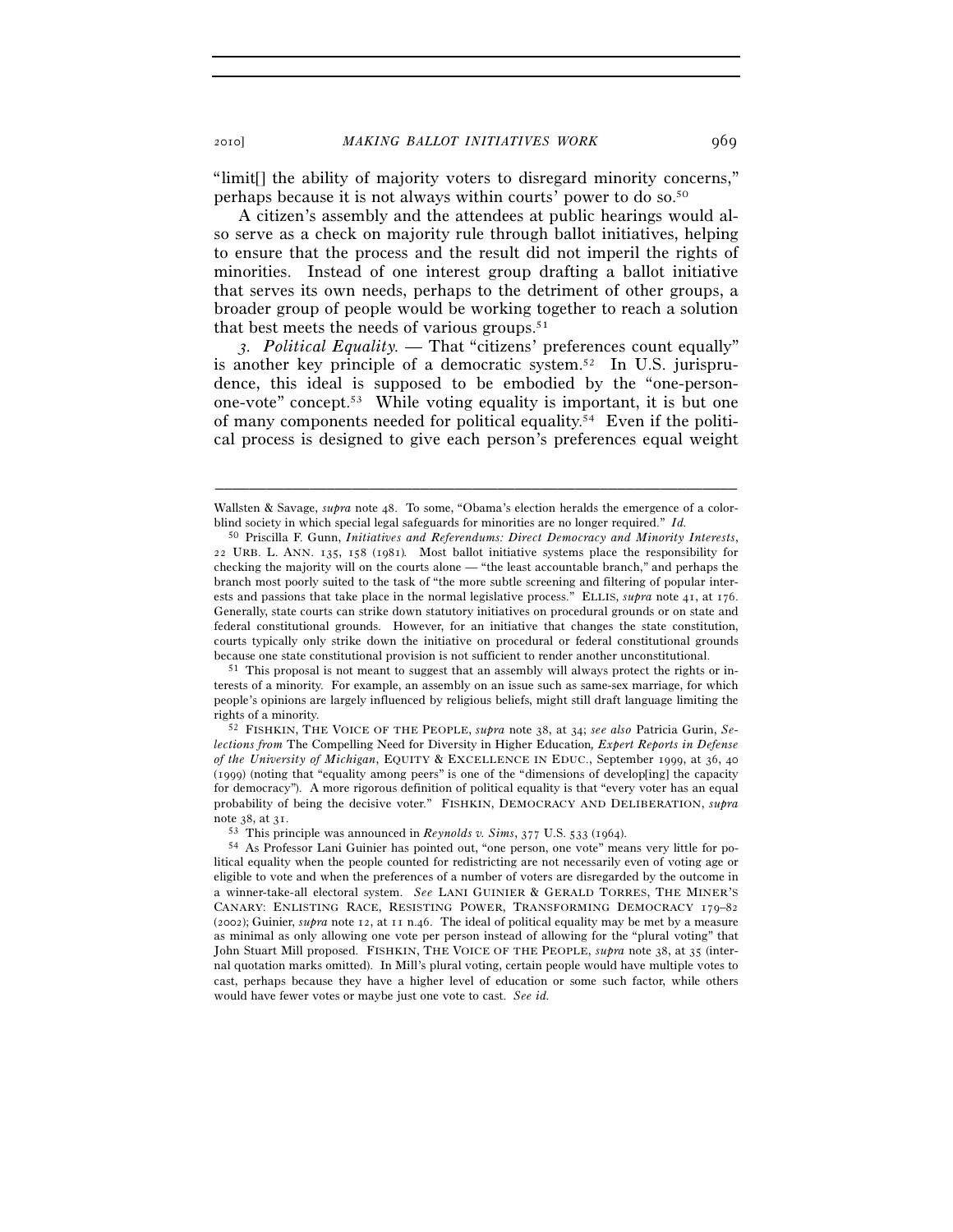at the polls, there should be measures to make sure that other factors do not interfere with that equality.55

Many are concerned that the initiative process — which involves expenses including paying signature-gatherers and paying for commercials targeted at voters — is too easily captured by those with money and too exclusive of those without it.<sup>56</sup> Wealthy interest groups can, and sometimes do, dominate the initiative process, and groups that lack substantial capital might be unable to participate fully.<sup>57</sup> Much like the idea of the government providing funding for the campaigns of elected officials, government funding for the citizens' assembly process would help to prevent the dominance of the preferences of the wealthy in the initiative process.

#### *B. Deliberative Ideals*

Deliberation promotes a number of ideals that are usually neglected, and thus undermined, by proposition processes. The central principles of deliberation are especially relevant for important social decisions because they expand the pedagogical goal of diversity as a tool for better decisions in settings ranging from the formal classroom of a university to the larger society's democracy. Deliberative ideals include face-to-face discussion, the implementation of good public policy, decisionmaking competence, and critical mass.

*1. Face-to-Face Discussion. —* That citizens have face-to-face discussions about the issues up for decision is a key component of a deliberative system.58 The discussions should ideally be face to face in groups; although deliberation over the internet or engagement through phone conversations may be better than no discussion at all, those less personal forms of interaction are not substitutes for in-person interaction.59 Deliberation makes people more informed and can also change people's opinions.60 Additionally, deliberation encourages people to take more responsibility for solving social problems, and people find the discussion satisfying.61 Some have called for state-sponsored hearings, debates, or caucuses prior to voting on ballot initiatives, but it

<sup>55</sup> *See* FISHKIN, DEMOCRACY AND DELIBERATION, *supra* note 38, at 30. Such other factors include people's votes being determined by bribes or threats instead of by their own preferences. *Id.* at 32–33. 56 *See* ELLIS, *supra* note 41, at 44–45, 49–61.

<sup>&</sup>lt;sup>58</sup> Gurin, *supra* note 52, at 40 (noting that "discussion under rules of civil discourse" is essential for "develop[ing] the capacity for democracy"). Thomas Jefferson thought that the lack of popular deliberation required by the Constitution, outside of its own ratification process, was "the single greatest failing in the Founding design." ACKERMAN & FISHKIN, *supra* note 2, at 159.<br><sup>59</sup> See FISHKIN, THE VOICE OF THE PEOPLE, *supra* note 38, at 34.<br><sup>60</sup> ACKERMAN & FISHKIN, *supra* note 2, at 52-54.<br><sup>61</sup> Id. at 59.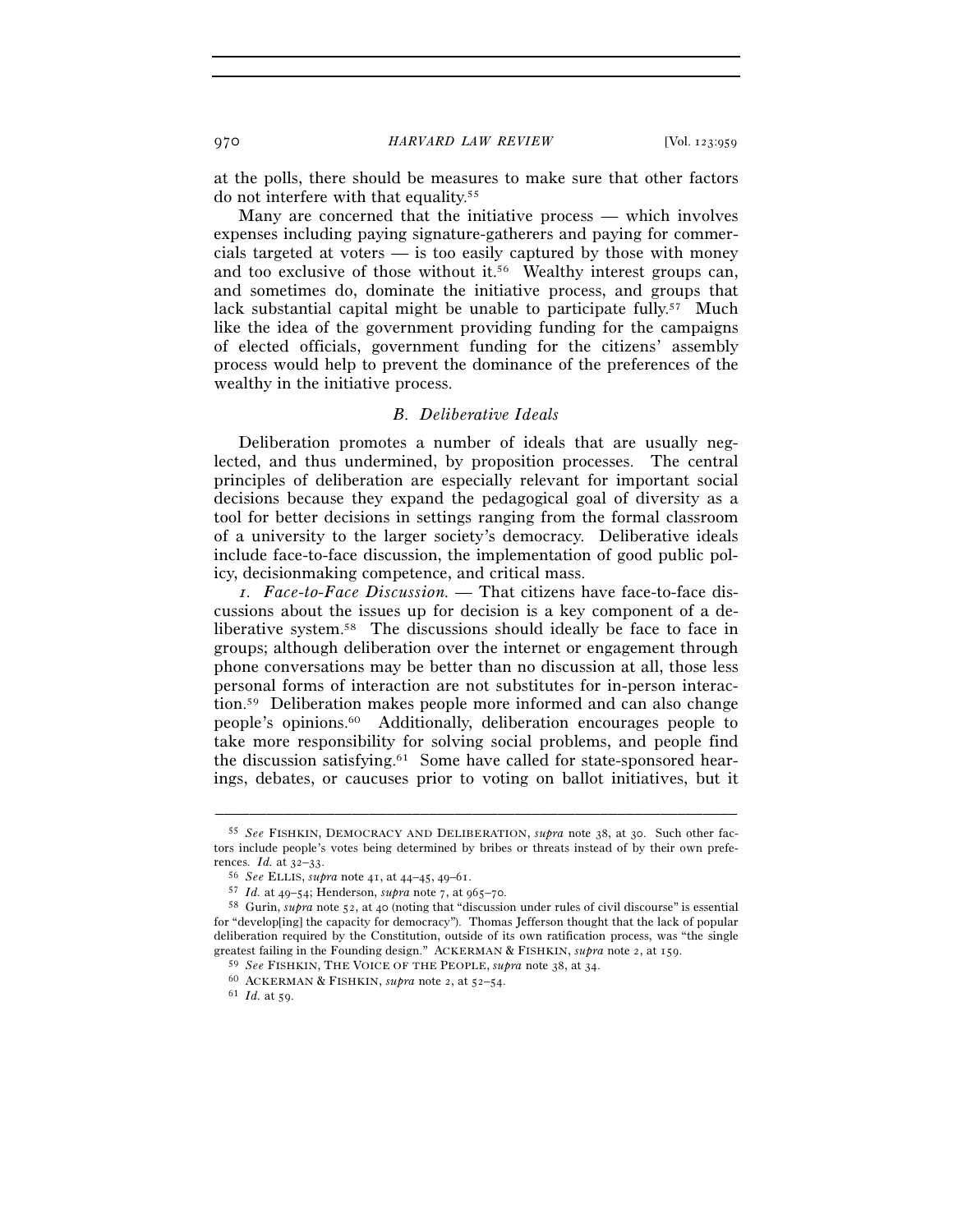2010] *MAKING BALLOT INITIATIVES WORK* 971

does not seem that any statewide initiative process requires such dialogue. One of the most significant improvements a citizens' assembly would provide is an increase in deliberation about the substance of a ballot initiative. Not only would assembly members be involved in conversations, but the general public would also be included in the dialogue during the public hearings phase.

*2. Implementation of Good Public Policy. —* Deliberation increases our ability to "devis[e] and implement[] public policies that ground a productive economy and healthy society."62 Deliberation does this by "enlarg[ing] the pools of ideas and information," helping people separate good arguments from bad ones, and "lead[ing] to a consensus on the 'better' or more 'reasonable' solution."63 A deliberative process serves to aggregate different perspectives and to increase the decisionmaking competence of the people involved.64 Many people deliberating over a decision may be more effective than a small number of people deliberating because having more people in a group generally leads to a higher "collective intelligence," which is greater than the sum of its parts.<sup>65</sup> Cognitive diversity — the idea that there are differences in how people in a group will approach a problem or a question — allows discussion in groups to increase and harness collective intelligence.<sup>66</sup> The optimal cognitive diversity of a group — meaning the ability to view the world from different perspectives<sup> $67$ </sup> — can only be attained by having multiple people involved in a discussion.68

Ballot initiatives have few if any mechanisms to promote the creation of good public policy. But through deliberation, BCCA participants gained a better understanding of the concerns facing a broader range of people and were thus able to design a redistricting process that better addressed more of those concerns.69 Citizens' assemblies on other topics could potentially realize these same benefits.

<sup>62</sup> Archon Fung & Erik Olin Wright, *Thinking About Empowered Participatory Governance*, *in* DEEPENING DEMOCRACY 3, 3 (Archon Fung & Erik Olin Wright eds., 2003). Within this goal, this Note would also include the principle of "assuring that all citizens benefit from the nation's wealth." *Id.* 

<sup>63</sup> Hélène Landemore, Democratic Reason: The Mechanisms of Collective Intelligence in Politics 8 (May 22, 2008) (unpublished manuscript, on file with the Harvard Law School Library).<br><sup>64</sup> *Id.* at 5–6.<br><sup>65</sup> *Id.* at 3–4.<br><sup>66</sup> *See* SCOTT E. PAGE, THE DIFFERENCE: HOW THE POWER OF DIVERSITY CREATES

BETTER GROUPS, FIRMS, SCHOOLS, AND SOCIETIES (2007).<br><sup>67</sup> *See id.* at 23–51.<br><sup>68</sup> Landemore, *supra* note 63, at 3–4.<br><sup>69</sup> For instance, one participant learned about the problems facing people in rural districts.

Guinier, *supra* note 12, at 28. Assembly members learned that voters wanted "more nuanced representation[]." *Id.* (quoting interview by Lani Guinier with Shoni Field, Former Member, B.C. Citizens' Assembly (Nov. 2, 2006)).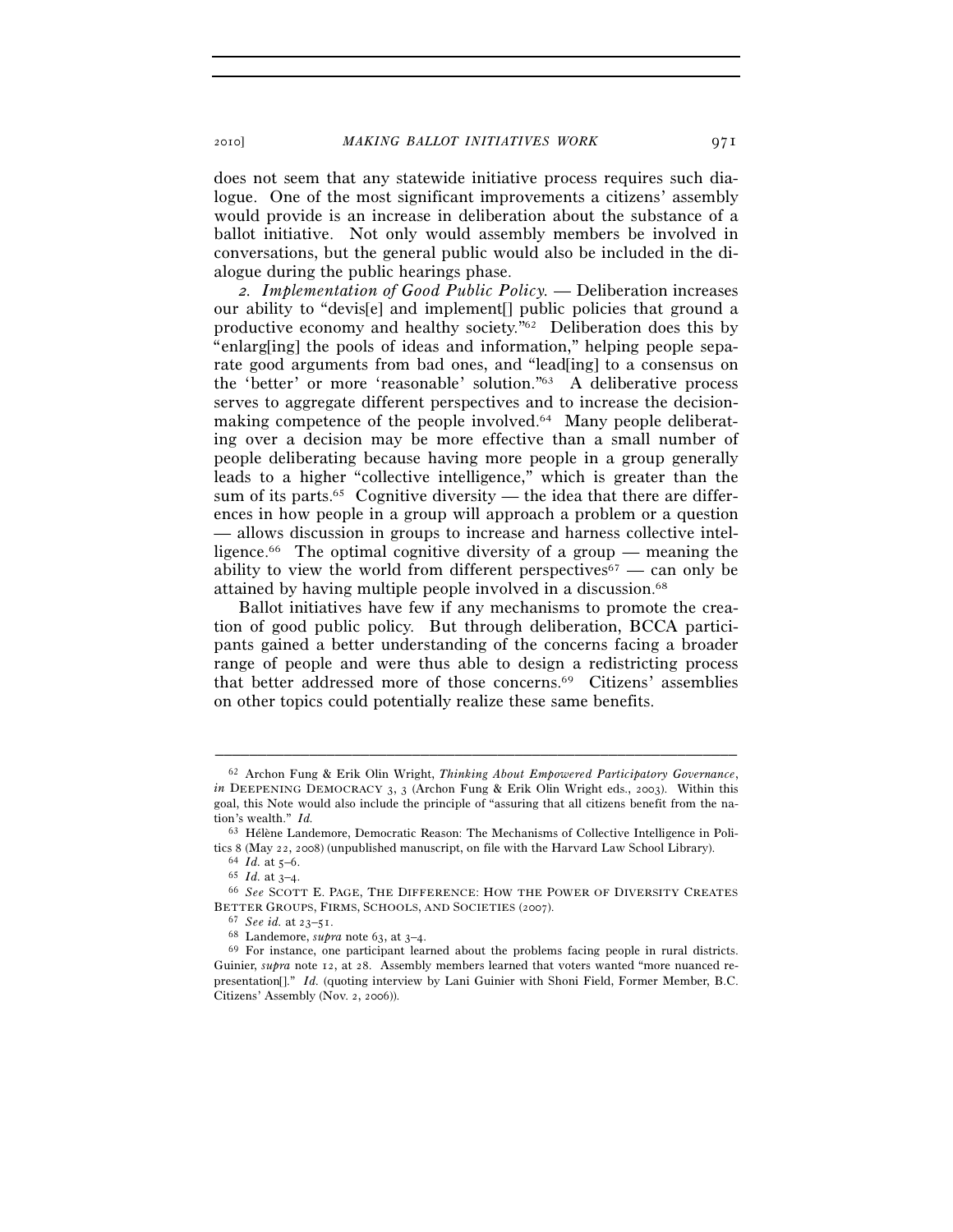*3. Decisionmaking Competence. —* The people participating in a democratic process should have the information and skills necessary to make a meaningful decision. Making a thoughtful decision often requires background information on a policy area or a candidate. For drafting legislation or constitutional amendments, competence requires that the drafters write in a way that will allow the legislation or amendment, if passed, to achieve its purpose.

Laws passed through the initiative process are often poorly drafted and difficult to interpret.<sup>70</sup> In these situations, the electorate is frequently misled and unprepared to make wise choices.<sup>71</sup> The education, public opinion–gathering, and promoting-the-ballot-initiative phases of the citizens' assembly would ensure that the decisionmaking competence of the drafters and the voters is much higher than it has been in other ballot initiatives.

*4. Critical Mass. —* The concept of critical mass refers to an undefined number or percentage of people, specifically of a historically underrepresented group or a racial minority, whose participation is necessary to maximize the learning and level of thought taking place in a group discussion. In the affirmative action debate, the concept of critical mass was popularized by the Expert Report of Patricia Gurin,72 which the University of Michigan Law School employed to successfully defend the use of race as a factor in admissions in *Grutter v. Bollinger*. 73

Although the concept of critical mass did not arise out of a discussion of democratic processes, the concept's usefulness extends to democratic systems. Having a critical mass of students of color at the University of Michigan "prepare[d] young people for active participation in our democratic society."74 Gurin's report showed that "[s]tudents learn more and think in deeper, more complex ways in diverse educational environments."75 The presence of a critical mass of students of color at the University of Michigan "create[d] the discrepancy, discontinuity, and disequilibrium" that foster better learning.76 In Gurin's study, "[s]tudents who had experienced the most diversity . . . showed the greatest engagement in active thinking processes, growth in intellectual engagement and motivation, and growth in intellectual and

<sup>70</sup> *See* Henderson, *supra* note 7, at 978–79. 71 *Id.* at 981–83; *cf.* Mansbridge, *supra* note 9, at 4 (noting that electoral campaigns are "poor sources of information" and often "distort information").<br><sup>72</sup> *See* Gurin, *supra* note 52.<br><sup>73</sup> 539 U.S. 306 (2003) (upholding the University of Michigan Law School's use of race as a

factor in admissions). 74 Gurin, *supra* note 52, at 36. 75 *Id.* at 38 (emphasis omitted). 76 *Id.* at 39.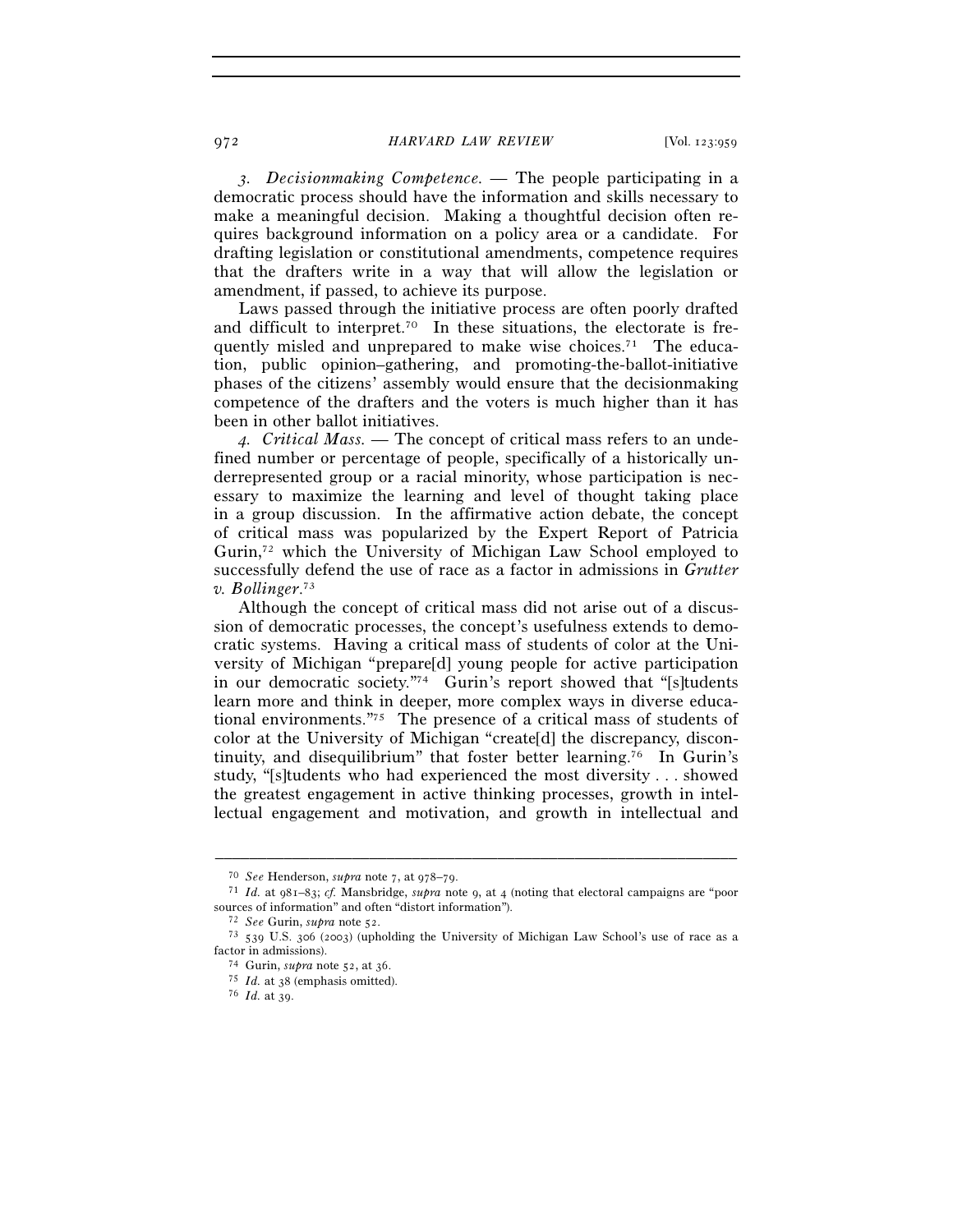academic skills."77 If a critical mass of assembly members are people of color, the assembly could also tap into some of these benefits, producing assembly members better prepared to engage in democratic society, learn and think in complex ways, and think creatively about solving problems. Perhaps these benefits could also extend to voters, and diversity could serve to disrupt the more automatic thinking with which many voters might otherwise approach learning or problem solving.78 These benefits of critical mass are not necessarily limited to racial representation; "members of heterogeneous working groups offer more creative solutions to problems than those in homogenous groups" and also "show greater potential for critical thinking."79

Inclusion of many representatives of all potential groups may be neither necessary nor possible in an assembly due to a very low number of group members in a geographic area or perhaps because most members of a group have little or no interest in the topic at issue. However, lacking a critical mass for a group that is a substantial percentage of the population in an area or for a group that has a significant stake in the assembly topic would pose serious problems for an assembly as a democratic process. The concerns and ideas of people left out would not be added to the discussion,<sup>80</sup> nor would these people necessarily feel that they were a part of the community of consent that made the decision.

The selection process for the citizens' assembly members would attempt to include critical masses of different underrepresented social groups within the decisionmaking process in a way that no other legislation-drafting process does. The BCCA illustrates that diversity measures beyond random selection are likely necessary to ensure that a critical mass of key underrepresented groups participates.<sup>81</sup> By contrast, general elections and ballot initiative votes obviously include no mechanisms to ensure a critical mass of any particular group.82

<sup>77</sup> *Id*. at 45. Although diversity has a positive impact on black and Latino students, "[t]he results are especially impressive for [w]hite students," and the learning outcomes "persisted across time." *Id.* It is not diversity alone that promotes active thinking in white students, but rather

<sup>&</sup>quot;the *quality* of cross-racial interaction." *Id.* at 46.<br><sup>78</sup> *Cf. id.* at 38–39 (discussing this phenomenon in the university setting).<br><sup>79</sup> *Id.* at 39.

<sup>79</sup> *Id.* at 39. 80 *See* FISHKIN, THE VOICE OF THE PEOPLE, *supra* note 38, at 37–38. 81 Two First Nations people out of 161 assembly members is likely not a critical mass, but in trying to achieve diversity, the BCCA moved closer to achieving critical mass than a ballot initia-<br>tive vote would have.

<sup>&</sup>lt;sup>82</sup> Critical mass requires not only the presence of a significant number or percentage of a group in a process, but also substantive interaction between individual members of different groups. Thus, even if a significant percentage or number of various underrepresented groups vote on a proposition on election day, the ballot initiative process would still not necessarily meet this higher standard of diversity.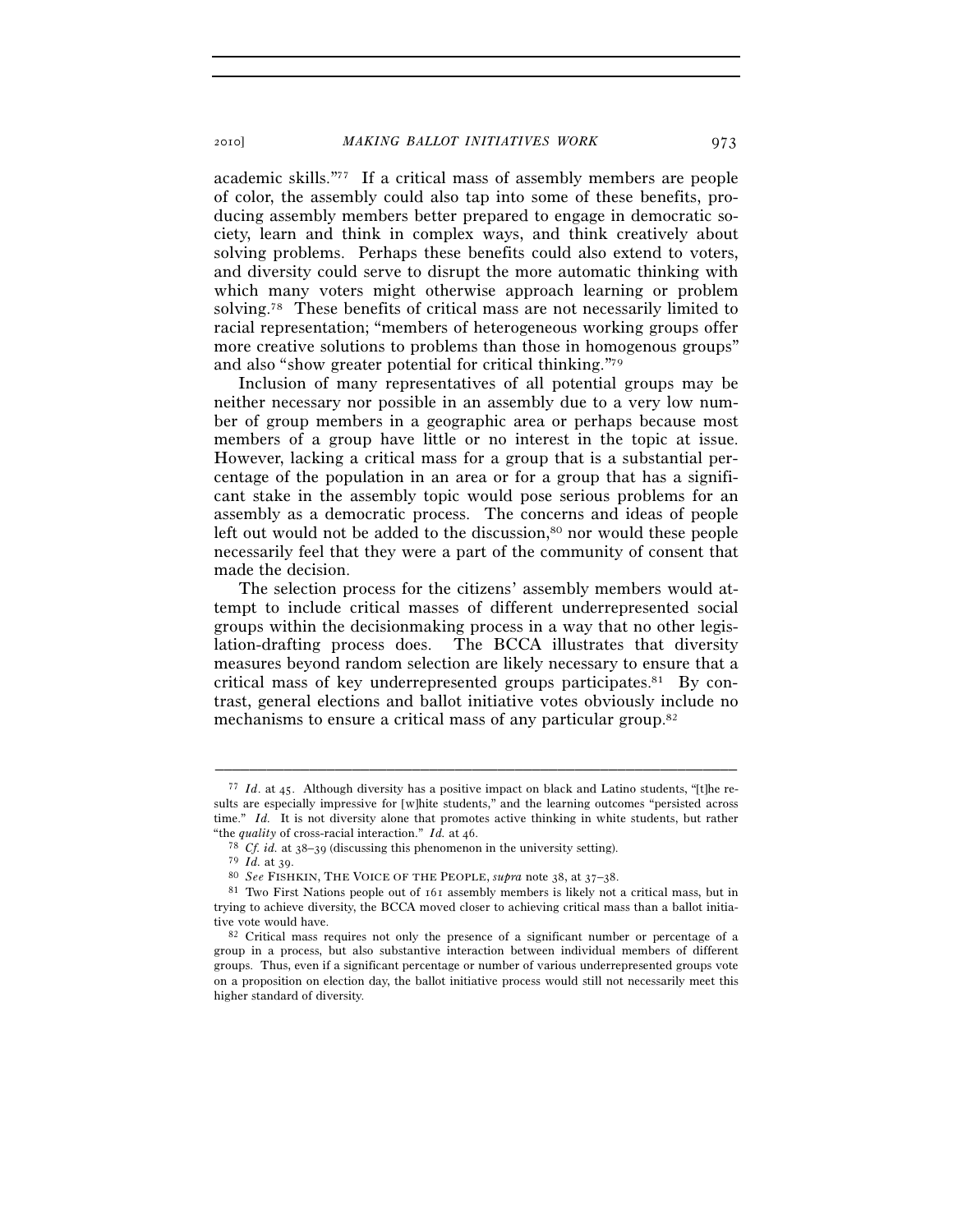# *C. Referenda and Citizens' Assemblies*

The availability of state referenda, or legislature-developed measures put to popular vote, may seem to present an alternative to ballot initiatives that renders citizens' assemblies unnecessary. Referenda do avoid some of the pitfalls of ballot initiatives and still allow a broad range of participation in legislative decisions. However, the cultural narrative that democracy requires an avenue for everyday people to directly develop and vote on legislation<sup>83</sup> does not allow referenda to fully replace ballot initiatives, leaving some ballot initiatives that citizens' assemblies could supplement. Moreover, even if it were feasible for referenda to replace ballot initiatives, citizens' assemblies still have some benefits that are absent from the state referendum process.

In addition to or instead of ballot propositions, some states have a referendum process,84 which is comparable to a ballot initiative process in terms of achieving the democratic ideals of participation and political equality because both systems depend almost wholly on voting on election day to fulfill those criteria. However, referenda may fare better than ballot initiatives in terms of nontyranny. Elected officials, up for reelection at some point, could be more easily held accountable for drafting a measure that subordinates the interests of a majority or a minority group than a special interest group could be, as special interests are only accountable to their funders or members. When evaluated on the basis of deliberative ideals, referenda are comparable to ballot initiatives in achieving face-to-face discussion and critical mass, again because both mechanisms turn on elections, but referenda are likely better than ballot initiatives for implementing good public policy and for maximizing decisionmaking competence.85

These comparative strengths of referenda might suggest that referenda should replace ballot initiatives. However, ballot initiatives are by no means at risk of extinction, and it is unlikely that such a campaign would be successful. Despite the criticisms of ballot initiatives and the existence of referenda as an alternative, most states have not significantly curtailed their use of ballot initiatives.<sup>86</sup> Instead, the

–––––––––––––––––––––––––––––––––––––––––––––––––––––––––––––

86 *See* Initiative & Referendum Inst., Univ. of S. Cal., A Brief the [sic] History of the Initiative and Referendum Process in the United States, http://www.iandrinstitute.org/New IRI Website

<sup>83</sup> *See supra* p. 959. 84 *See, e.g.*, CAL. CONST. art. XVIII, §§ 2–4. Beyond making this referendum process available, California goes so far as to "prohibit[] its Legislature from amending or repealing many types of laws without voter approval." Jennifer Steinhauer, *Lead Judge Denounces State's Glut of Measures*, N.Y. TIMES, Oct. 11, 2009, at A23 (paraphrasing the statement of Ronald M. George,

Chief Justice of the California Supreme Court). 85 Because crafting social policy is supposed to be part of a legislator's expertise and job, and also because legislators can be held accountable upon reelection for supporting bad policies, referenda seem more likely to result in good public policy and more decisionmaking competence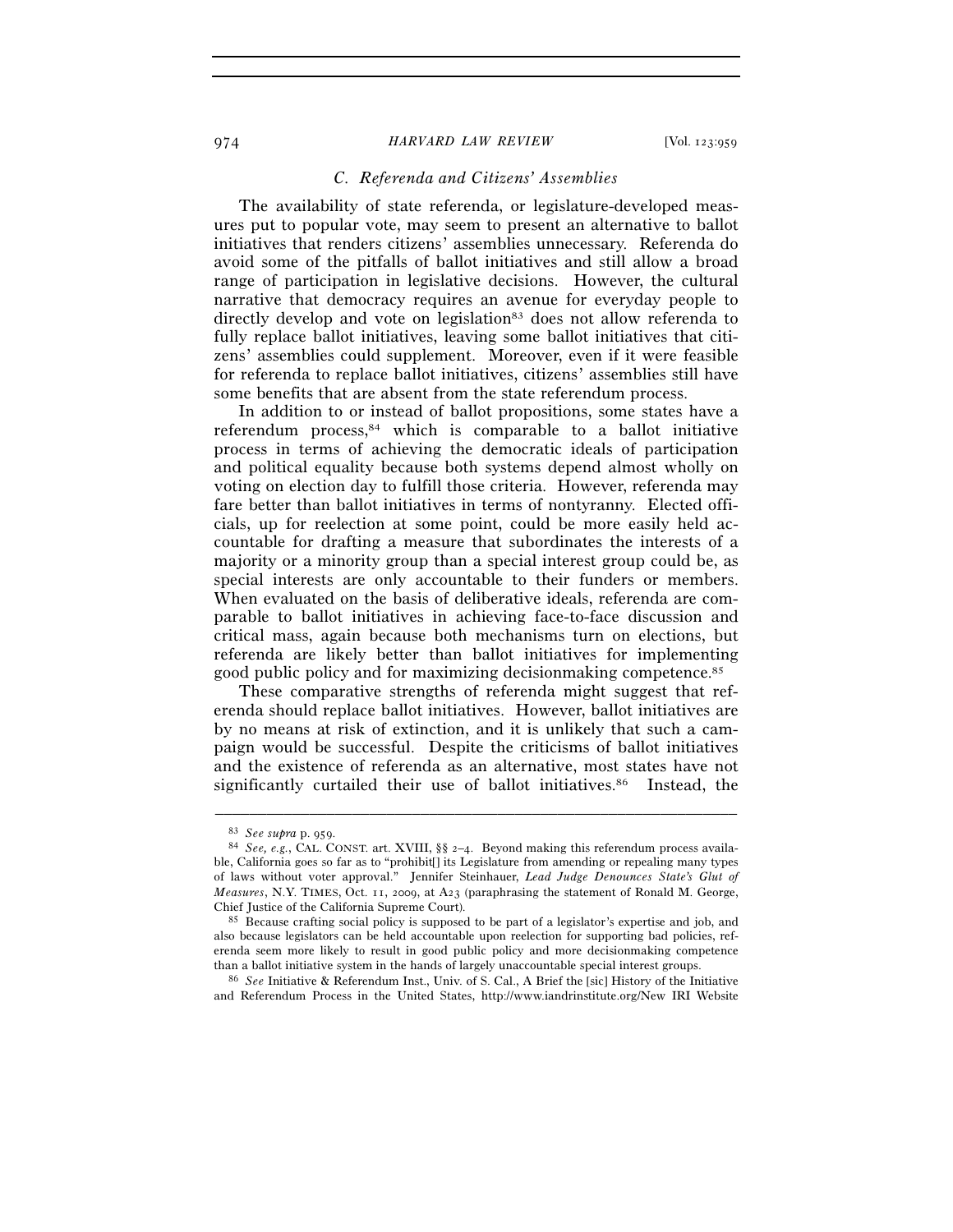number of initiatives reached an all-time high in the last decade.<sup>87</sup> Thus, states will likely still need the citizens' assembly as a partial solution to some of the shortcomings of ballot propositions.

Even if it were feasible for referenda or state constitutional conventions to completely replace ballot initiative systems, it would still be desirable to have citizens' assemblies develop some initiatives for popular vote, instead of limiting that ability to legislators. While a state constitutional convention is more similar to the citizens' assembly approach than is a ballot initiative vote alone (because the referenda would entail some popular deliberation), there are still significant advantages to a citizens' assembly. For referenda, the drafting of referendum language is limited to members of the state legislature, and a vote of the state legislature is necessary for the language to appear on the ballot. This requirement limits the choices available to citizens, who may then doubt whether the legislature has developed the initiative in the way they would most support.<sup>88</sup> Additionally, assembly members would be able to suggest the best solution without the influence of reelection pressures, and they would likely face less pressure from special interests than would elected officials since assembly members are not repeat players. Because citizens' assemblies would be very costly and time-consuming, however, it is understandable that not every ballot initiative would have an accompanying assembly. Thus, referenda could still provide an alternative to ballot initiatives in some situations.89

Although citizens' assemblies and constitutional conventions share a number of similarities, citizens' assemblies would provide benefits that state constitutional conventions lack because the convention participants are not necessarily selected randomly or in a way that ensures inclusion of critical masses of relevant groups. Additionally, state constitutional conventions do not necessarily entail the education of the

Info/Drop Down Boxes/Quick Facts/History of I&R.pdf (last visited Jan. 9, 2010). For instance, the Colorado November 2008 ballot was comprised of fourteen ballot initiatives, including ten constitutional amendments. Valerie Richardson, *Obama Helped Defeat Anti–Affirmative Action*, WASH. TIMES, Nov. 8, 2008, at A02.<br><sup>87</sup> *Id.* Although the majority of the initiatives occur in only six states — Arizona, California,

Colorado, North Dakota, Oregon, and Washington — twenty-four states have an initiative process. *Id.*

<sup>88</sup> *See* Dennis F. Thompson, *Who Should Govern Who Governs? The Role of Citizens in Reforming the Electoral System*, *in* DESIGNING DELIBERATIVE DEMOCRACY, *supra* note 35, at 20, 28–29 (noting that such considerations "suggest that we should supplement the [ballot initiative], not with a royal commission, but with a process that gives ordinary citizens an opportunity to formulate the propositions," *id.* at 29).<br><sup>89</sup> Not all proposals for deliberative bodies make allowances for the referendum or initiative

processes to coexist. *See, e.g.*, LEIB, *supra* note 35, at 12 (stating that the deliberative proposal would replace initiatives and referenda).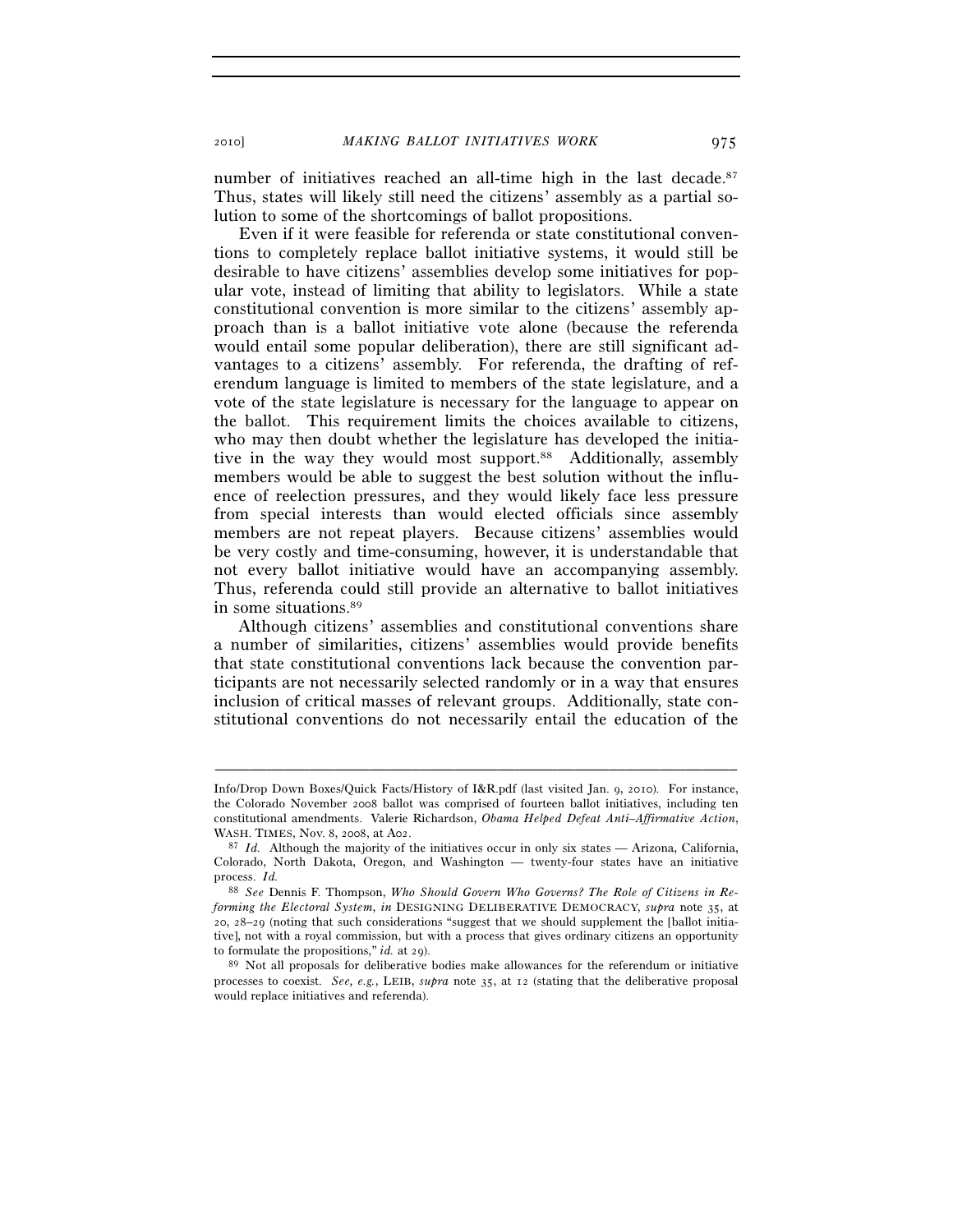assembly members or a public opinion–gathering phase before the convention that would develop a proposal.

# III. APPLICATION OF CITIZENS' ASSEMBLIES TO AFFIRMATIVE ACTION

# *A. Evaluation of Anti–Affirmative Action Ballot Initiatives*

The BCCA was established to deal with the highly controversial and technical issue of electoral reform. Establishing citizens' assemblies may also be feasible and successful for ballot initiatives regarding other controversial social issues, specifically those that impact the interests of social minorities. These types of issues (such as affirmative action or same-sex marriage) can pose significant risks of tyranny of the majority because such issues are often ones that involve minority rights or minority views. Although the controversial nature of the issues means that assembly members may be more polarized, the dangers posed by a direct democratic vote are also particularly high perhaps making the case for a citizens' assembly even stronger in such situations.

Ballot initiatives have likely become the primary arena for making decisions regarding race as a factor in higher education admissions.90 Unfortunately, the shortcomings of the ballot initiative process in fulfilling democratic and deliberative ideals have also plagued initiatives to ban affirmative action. From 1996 to the present, five states have held statewide votes on propositions to end affirmative action in higher education, four of which have passed. Although the state context, demographics, and election results have differed,<sup>91</sup> each initiative largely failed to promote democratic or deliberative goals.

<sup>90</sup> Although anti–affirmative action groups have employed judicial and legislative strategies, those efforts have not been as successful as the proposition approach. In the two years following the passage of anti–affirmative action Proposition 209 in California, thirteen states considered bills to eliminate affirmative action, but none of the states enacted the bills. Jodi Miller, *"Democracy in Free Fall": The Use of Ballot Initiatives To Dismantle State-Sponsored Affirmative Action Programs*, 1999 ANN. SURV. AM. L. 1, 9 (citing S. Reg'l Council, *Seeking an America as Good as Its Promise: Remedies for Racial Inequality: The Public's Views*, S. CHANGES, Winter 1998, at 8, 10).

Some anti–affirmative action activists have used President Obama's election as an added argument for the elimination of affirmative action programs. Ward Connerly, speaking about President Obama's inauguration, said, "We are here in the nation's capital a few days before an event that will demonstrate something most of us in this room have always believed: that America is a fair country and that the colorblind vision works." Cathy Young, *Obama May Boost Foes of Affirmative Action*, CHI. SUN-TIMES, Jan. 28, 2009, at 23 (internal quotation marks omitted).<br><sup>91</sup> Initiatives to ban the use of race in admissions were voted on in California in 1996, Wash-

ington in 1998, Michigan in 2006, and both Colorado and Nebraska in 2008. All but the Colorado initiative passed. Not all efforts to get anti–affirmative action initiatives on the ballot have been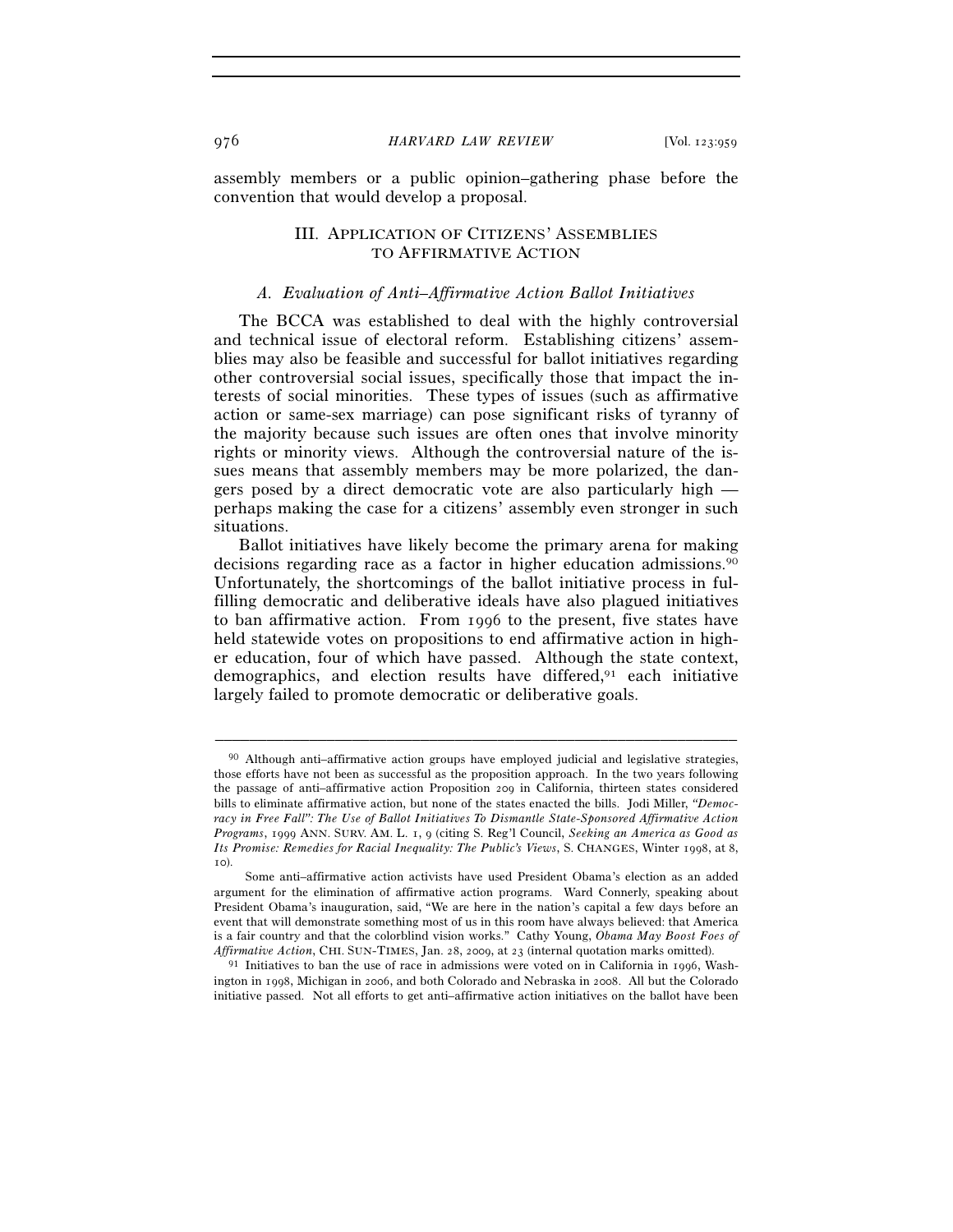In terms of face-to-face discussion and critical mass, none of the anti–affirmative action ballot initiatives fared any better than a traditional election or ballot initiative would have.<sup>92</sup> Unfortunately, when analyzed on the basis of participation, nontyranny, political equality, and decisionmaking competence, anti–affirmative action ballot initiatives are probably worse than traditional elections or other ballot initiatives. Participation in the initiatives was even more narrow than other ballot initiatives because many of the same proponents pushed for the initiatives in each state (Ward Connerly being the most prominent).93 Additionally, if using race as a factor in college admissions and hiring is necessary to ensure equal opportunity to some groups or to avoid denying them their civil rights, then as a democratic process, the ballot initiative process would not have fulfilled the ideal of nontyranny in the states where anti–affirmative action bans have passed. Without any requirement of a supermajority or other similar mechanism, a popular vote on an affirmative action ban is likely to involve a high risk of tyranny of the majority.

In terms of political equality, the confusing and misleading language of the initiatives resulted in votes that may not have reflected voters' true preferences. The language of each ballot initiative was completely or very nearly the same — none of the initiatives mentioned affirmative action by name, nor did they state that a "yes" vote would eliminate affirmative action.94 Instead, the initiatives had names such as the "California Civil Rights Initiative" and associated themselves with Martin Luther King, Jr. and the civil rights movement, which may have misled some voters into thinking that a "yes"

<sup>–––––––––––––––––––––––––––––––––––––––––––––––––––––––––––––</sup>  successful. *See, e.g.*, Miller, *supra* note 90, at 9 (noting failed attempts in Florida, Michigan, Ohio, and Arizona). 92 There may be resistance to ensuring that a citizens' assembly includes critical masses of dif-

ferent groups. However, an issue such as affirmative action is illustrative of how a homogenous citizens' assembly would suffer because it would lack the cognitive diversity and creative problem-solving ideas that are essential for its success. If the assembly does not have critical masses of key groups, the results might be in some ways worse than a ballot initiative alone because being a citizens' assembly in name may give it the appearance of legitimacy without having interested groups included in the deliberations or harnessing the collective intelligence necessary for making better decisions. For groups whose interests are at stake, "virtual representation is usually not regarded as sufficient by those who are virtually represented." Thompson, *supra* note 88, at 43. Furthermore, concerns about using race as a factor in university admissions (which are at least somewhat merit-based) should not apply to the random selection of a group of citizens that is intended to be representative of the population and not chosen for capabilities or skills.

<sup>&</sup>lt;sup>93</sup> See Miller, *supra* note 90, at 10; Melissa Lee, *Affirmative-Action Ban Passes by Wide Margin*, LINCOLN J. STAR, Nov. 3, 2008, *available at* http://www.journalstar.com (search for "affirmative-action ban passes"; then follow second hyperlink to article); Henry Payne, *Prop 2: A Lesson for Republicans*, NAT'L REV. ONLINE, Nov. 9, 2006, http://www.nationalreview.com (search "National Review Online" for "Prop 2 A Lesson for Republicans"; then follow hyperlink to the article). 94 Miller, *supra* note 90, at 26–27.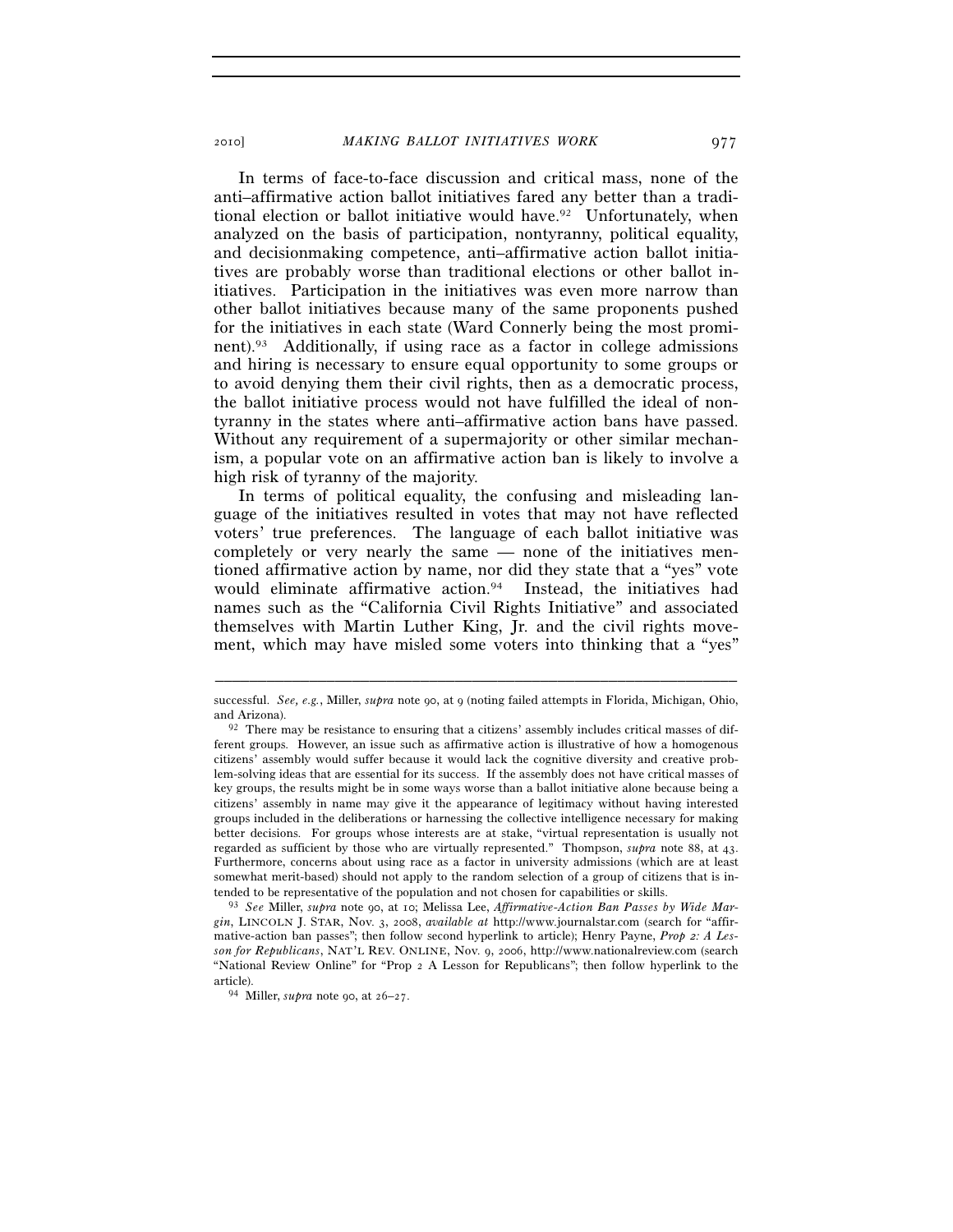vote would protect affirmative action.95 A number of voters in California were confused about the meaning of the initiative.<sup>96</sup> The initiative language is significant because "while the general public is adverse to 'preferences' and 'quotas,' it generally supports affirmative action."97 Part of the California ballot initiative asked, "Shall government entities be prohibited from discriminating . . . based on race, sex, color, ethnicity, or national origin . . . ?"98 Requiring some sort of deliberation on the affirmative action bans would likely have improved voters' understanding of what voting "yes" or "no" on the initiative would mean.

In terms of decisionmaking competence, because a number of voters did not understand the implications of the anti–affirmative action ballot initiatives, they did not have the information necessary to make an informed decision regarding their vote on the initiative or their signature on the initiative petition. Furthermore, if most voters in a state did not understand how race or gender factored into admissions and hiring decisions or the demographics of those admitted or hired, that would show a lower level of decisionmaking competence. Additionally, without a supplemental institution such as an assembly, the emotionally charged atmosphere of propositions on affirmative action may have led voters to take less care in understanding and thinking about the matter.99

Of all the democratic and deliberative goals, the affirmative action ballot initiatives perhaps fare the worst with the ideal of implementing good public policy. The binary tool of the electoral process makes it "an extremely blunt instrument,"100 so voting itself, without additional supplementary measures, may not be a method suitable for making a meaningful decision regarding race as a factor in higher admissions. The ballot initiative process allowed a special interest group with an extreme view to title and word ballot initiatives misleadingly in numerous states, such that some would argue the initiatives seemed to voters that they would have the opposite effect of their actual intended goal. Having a large number of knowledgeable, randomly selected citizens draft the initiative language would serve as a check so that there is a good faith effort to make the initiative easily understood by other ordinary citizens, and so that votes more accurately match the preferences of the people who cast them.

<sup>–––––––––––––––––––––––––––––––––––––––––––––––––––––––––––––</sup>  95 *See* LYDIA CHÁVEZ, THE COLOR BIND: CALIFORNIA'S BATTLE TO END AFFIRMA-TIVE ACTION 218–19 (1998); Miller, *supra* note 90, at 30.<br><sup>96</sup> CHÁVEZ, *supra* note 95, at 246–47.<br><sup>97</sup> Miller, *supra* note 90, at 26.<br><sup>98</sup> Id. at 10 n.66 (internal quotation marks omitted).<br><sup>99</sup> See Bell, *supra* note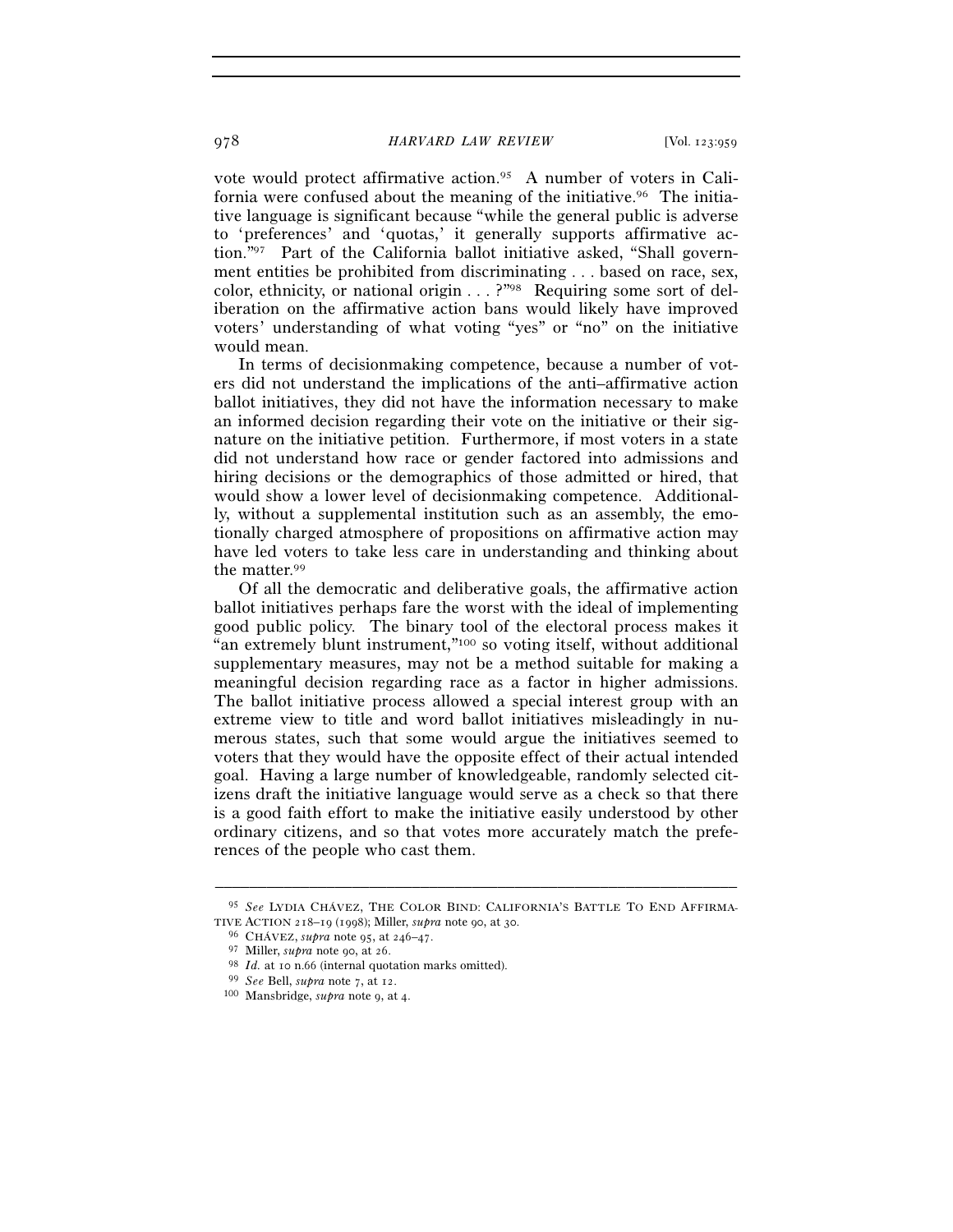#### 2010] *MAKING BALLOT INITIATIVES WORK* 979

# *B. Feasibility and Potential Success of a Citizens' Assembly on Affirmative Action*

One concern about the results of a citizens' assembly for a controversial issue such as affirmative action is the possibility that many people's opinions are based on principle and not on ignorance; so education, opinion gathering, and deliberation may have only a negligible impact on the outcome. However, there is much that people do not know about how race is and is not used as a factor in different admissions systems and about other people's life experiences; gaining this information through a citizens' assembly makes it possible that a person's opinion may change.<sup>101</sup> Even if a person opposed a specific mode of using race as a factor (such as a quota), he or she may not necessarily oppose all uses of race. Assembly members may come in with a wide variety of opinions on the way in which race is being used in admissions and they, like the dissatisfied citizens of the BCCA, may still be able to reach a compromise.102 It is likely that opinions will change and that a better decision will be reached through deliberation.103 But even if the outcome of the initiative would be the same, the act of deliberating with a diverse group of people such as a citizens' assembly provides a democratic and social benefit to the individuals involved and to society at large.

To decrease the possibility that assembly members with extreme views could make the resulting initiative language just as misleading as it might have been without an assembly process, perhaps a supermajority of assembly members should be required to put any language on the ballot.104 Additionally, the process of deliberation with a group

<sup>101</sup> University admissions systems are complicated and there are a number of ways in which race can be used as a factor in admissions. Many people could have different reactions to affirmative action based on how race is considered. The types of affirmative action that a person would oppose may not even be in use.

<sup>102</sup> *See* André Blais, R. Kenneth Carty & Patrick Fournier, *Do Citizens' Assemblies Make Reasoned Choices?*, *in* DESIGNING DELIBERATIVE DEMOCRACY, *supra* note 35, at 127, 130–31 (noting that sixty-four percent of assembly members were dissatisfied with the electoral system and that the majority of members would propose a new system if it fit their values). Some moderate and improved policies that a citizens' assembly is more likely to propose than is a ballot initiative alone would include: specifying that race could be used as one factor among many in admissions but that it could not be a deciding factor; clarifying that regardless of any decision on whether race could or could not be used as a factor in admissions, the university could still recruit underrepresented groups; allowing the university to still sponsor or administer scholarships targeted at specific groups; and deciding that the university could still maintain services that were targeted at specific groups, such as a women's center.<br> $103 \text{ See subra } p$ , 971.

<sup>&</sup>lt;sup>104</sup> Although this did not seem to be a problem with the BCCA (its internal votes only required a simple majority, Thompson, *supra* note 88, at 39), this issue could arise with other controversial issues. A supermajority requirement would also help to "build in an acknowledgement of the sheer power of the institution," LEIB, *supra* note 35, at 83, and to ensure that members are making good faith attempts to discuss the issue and reach a reasonable compromise. This way citi-